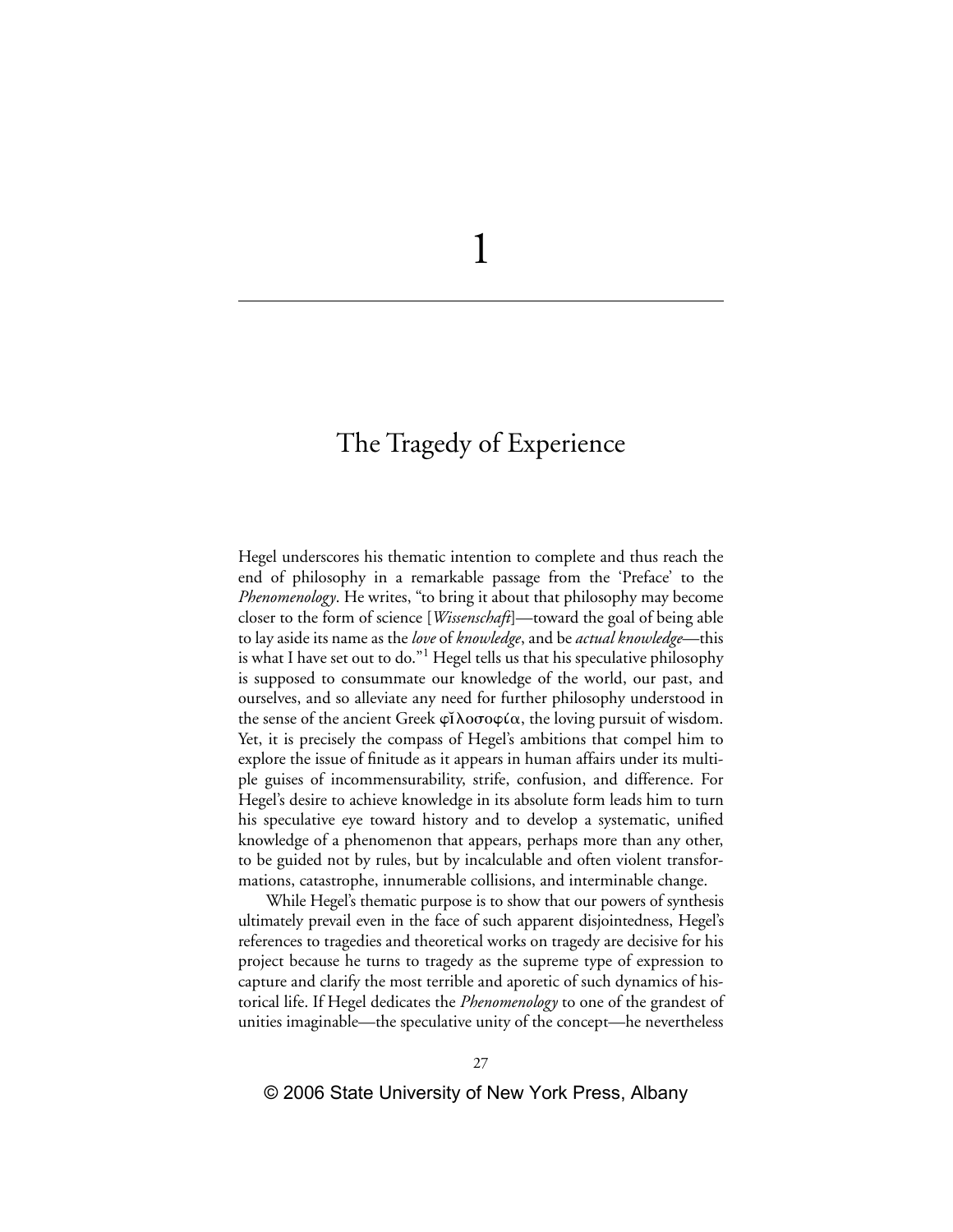recommends tragedy as an indispensable voice of incommensurable differences, disunity, confusion, and strife.

Perhaps none of Hegel's uses of tragedy has broader application, or deeper consequences, than his reliance on a resource of tragedy to characterize the phenomenon of experience. One of Hegel's most overarching purposes in the *Phenomenology* is to present absolute knowledge as it emerges in the life of spirit. Hegel rejects the idea that the absolute arises either through formalism or empiricism, and he argues instead that it ultimately comes about only thanks to the education we receive through concrete experience.<sup>2</sup> In this light, the *Phenomenology* unfolds primarily as an effort to depict not only the final accomplishment of knowing in its absolute form, but also the progression of spirit toward this end through each of the essential moments in its experiential growth. Hegel's presentation of spirit thus affords a central position to the notion of experience as the fundamental principle of spiritual transformation, and Hegel's association of experience with tragedy has implications not only for the concept of spirit in general, but also for every moment of its development. Moreover, the connection Hegel sees between experience and tragedy also supplies something of a prototype for all of his further references, insofar as he uses each of them to shed light on the tragic dimension of specific forms of experience.

It is true that much of Hegel's thematic, and triumphant, vision of spirit is sustained by the claims he makes about experience. After all, on his view the attainment of absolute knowledge is ultimately contingent on and enabled by the expansion of our awareness that is precipitated by experience. But, Hegel believes that it is only from the speculative standpoint of his celebrated 'we,' the philosophers for whom this expansion of our awareness is already complete enough to recognize the internal necessity in the progression of experience, that we see absolute knowledge as the final destination of the lessons learned from experience. From the more natural, or naïve, standpoint of consciousness that remains on the path of its education, by contrast, it is impossible yet to see any necessity in absolute knowledge as the end result of our edification, and our encounters with experience unfold primarily as a series of difficult and unanticipated trials that force us not only to confront, but also to overcome the hitherto latent oppositions and limitations in our preconceived awareness of things.<sup>3</sup> Yet, even from the vantage point of Hegel's 'we,' our awareness continues to include the memory of the difficulties faced along the way. Despite Hegel's belief in the positive outcome of experience, he acknowledges that it is a Janus-faced phenomenon. In fact, Hegel delivers strong words to convey the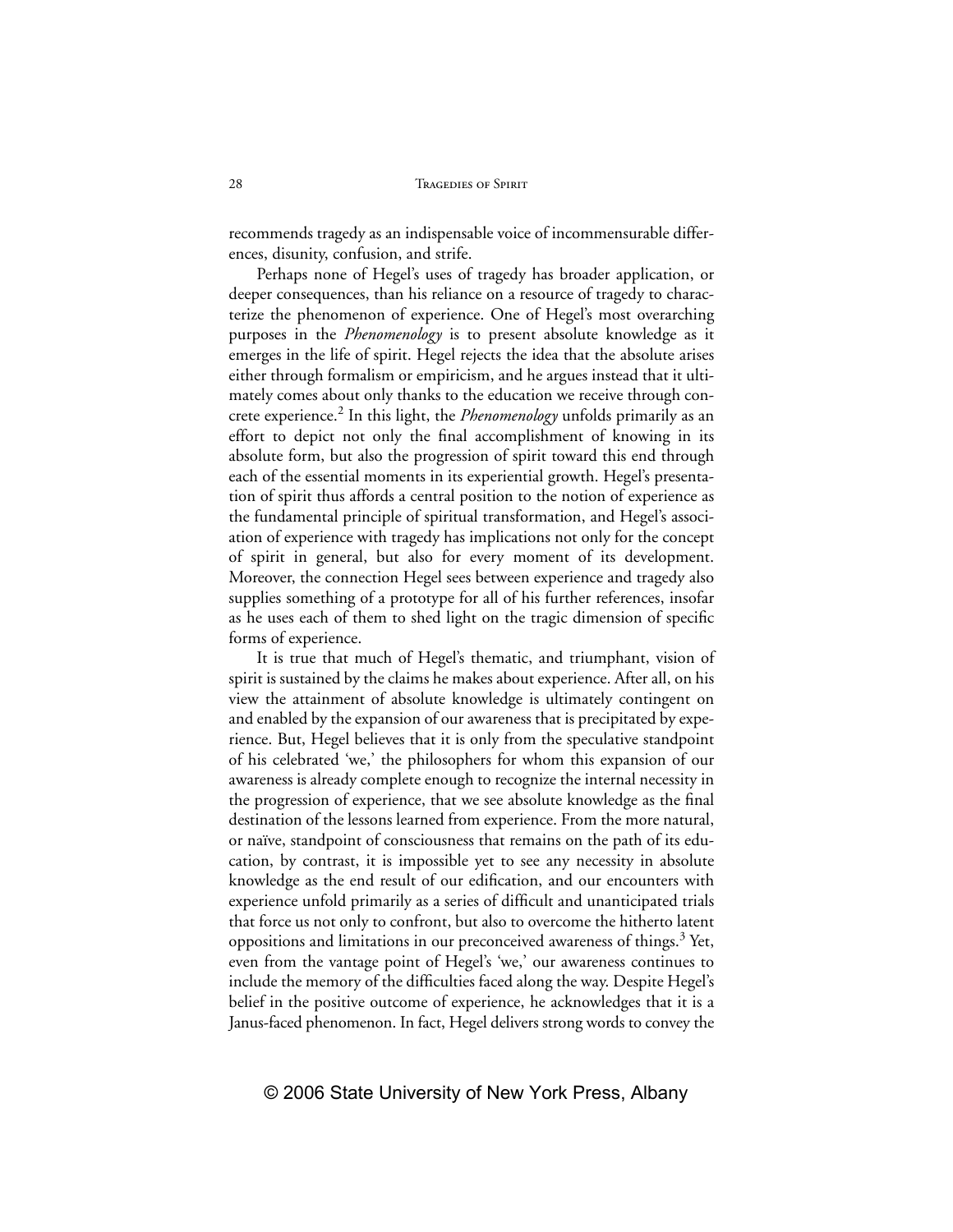consequences of the negative aspect of experience for his conception of spirit. He writes, "the life of spirit is not the life that shrinks from death and keeps itself undefiled by devastation, but the life that endures and lingers upon death. . . . "4

Hegel's use of such language appears to place his concept of experience well within the vicinity of the tragic. But, Hegel scholarship has seen much debate about the importance of Hegel's rhetoric for his larger view. On one end of the discussion, we expect some commentators may maintain that Hegel's more tragic remarks on experience anticipate important post-Hegelian (and even anti-Hegelian) movements in philosophy. In some figures to approach Hegel in this vein, such as Jean Hyppolite, for example, we hear the suggestion that Hegel's tragic depiction of experience as it appears for naïve consciousness points to something of a theory of existentialism *in nuce*. <sup>5</sup> On the opposite extreme, it would probably not be hard to find philosophers today who would simply write off Hegel's use of notions, such as death, ruination, destruction (and, as we shall see), anxiety, doubt, and despair, as so many overwrought metaphors and rhetorical flourishes without substantial bearing. Yet, still others maintain that while we must proceed with caution, Hegel's use of concepts such as these to describe experience cannot be ignored. Merold Westphal poses the sentiment as a genuine question:

When Jean Wahl tells us that Hegelian doubt is more like that of Pascal or Nietzsche than that of Descartes, and when Jean Hyppolite suggests that we have to do here with *une angoisse existentielle*, is it Hegel or the intellectual atmosphere of France in the forties which is speaking to us?<sup>6</sup>

Indeed, we are tempted to say that Westphal's question is perhaps really an *Urfrage* for Hegel studies—a provocation that is as unavoidable as it is undecidable—and thus continues to pose a challenge for commentators today as it did for those a half-century ago.

But what, precisely, is Hegel's conception of experience? Before it is possible to measure the larger significance of Hegel's association of experience with tragedy, we must consider Hegel's view in some detail. What is Hegel's concept of absolute knowledge, and how does he believe experience will lead us to it? And what, precisely, makes experience so tragic?

Important scholars of Hegel in recent decades, perhaps, especially those interested in the epistemological dimensions of Hegel's notion of the absolute, have fruitfully approached his conception of absolute knowledge as a response to Kant's critique of reason.<sup>7</sup> In what follows, I also wish to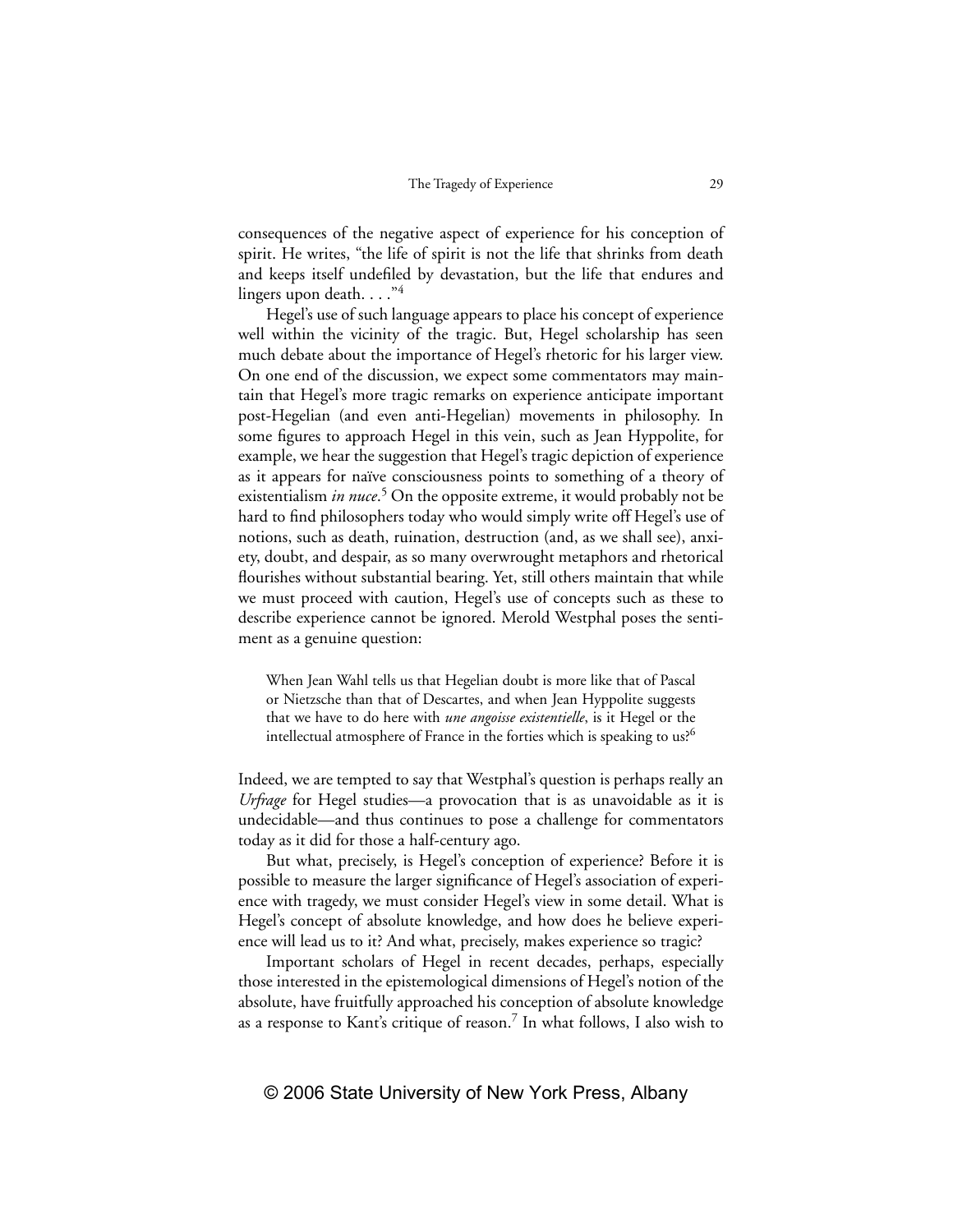interpret Hegel's notion of absolute knowledge in terms of his relation to Kant, with an eye to illuminating Hegel's notion of experience. However, by focusing on some of what might be called the more ontologically-motivated concerns that inform Hegel's response to Kant, I hope to emphasize that Hegel's conception of experience involves important, and even tragic, consequences for the character of life of spirit. As we shall see, Hegel points to the tragic side of his view in his contention that the education we receive through experience unfolds as a path not only of 'doubt,' but also of 'despair.'<sup>8</sup>

Hegel believes that the expansion of our awareness through experience is predicated on doubt, as experience compels us to recognize and relinquish our certainty in things as we have hitherto conceived of them.<sup>9</sup> Hegel claims that this form of doubt is also, and more crucially, a form of despair, for our doubt in the reality of things unfolds as much more than a mere, Cartesian-style epistemological and methodological exercise. Instead, as genuinely conscious and concerned beings, our loss of certainty crucially upsets our sense of ourselves and our place in the world because it forces us to recognize that in the flow of experience our knowledge remains importantly finite, not simply incomplete or partial, in the sense that our store of knowledge is less than comprehensive, but finite, as our knowledge remains dependent on conditions that we can neither control, nor even survey. While Hegel uses a number of ideas and images to point out the tragic aspect of this dynamic, none is more important than the concept of reversal, a notion that Hegel might be seen to borrow, albeit somewhat obliquely and with important qualifications and innovations, from Aristotle's *Poetics* and its effective history. Hegel's use of this notion emphasizes that for naïve consciousness, at least, experience brings us face to face with a form of finitude that bespeaks the tenuousness of even our deepest beliefs about ourselves and our world, and that thus exposes the precariousness and vulnerability of human affairs.

# Absolute Knowledge as Speculative Self-Knowledge

Scholarship on Hegel's conception of absolute knowledge is as expansive and rich as it is varied, and, as John Burbridge recently points out, the interpretation of Hegel's complete view is made all the more difficult by the fact that he himself appears to employ the notion of the absolute in a number of contexts and senses.<sup>10</sup> But in the *Phenomenology*, at least, one of Hegel's chief claims about absolute knowledge suggests that it may properly be

#### © 2006 State University of New York Press, Albany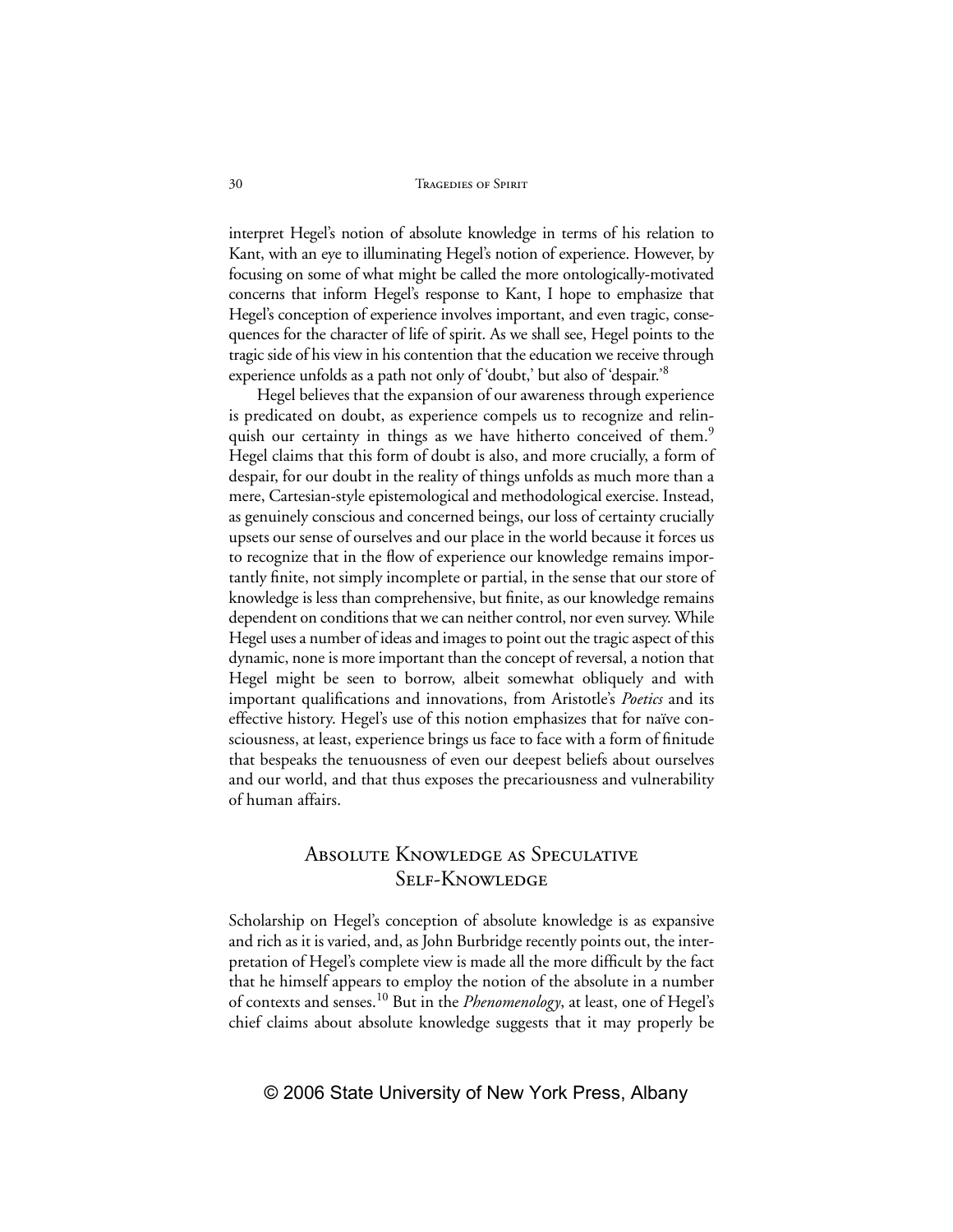viewed as a speculative form of self-knowledge accomplished in the expansion of our awareness that results from experience. By 'absolute knowledge,' Hegel refers neither to a form of romantic insight, of the sort we might find exemplified in, say, J. G. Hamann, nor to, say, an exhaustive catalog of the fruits of human learning, as might have been envisioned by some of the eighteenth-century encyclopedists.<sup>11</sup> Rather, Hegel identifies absolute knowledge primarily as a special type of self-reflection, a manner or way of knowing the self that is distinguished from other forms of cognition by its self-sufficiency, or sovereignty. On Hegel's view, absolute knowledge is constituted as that form of self-conscious reflection that is complete and sound because it is completely free of qualifications and constraints. Hans-Georg Gadamer points out, "the word means nothing other than 'the absolved,' and in classical Latin stands as the antonym of 'the relative.' It indicates the independence from all restrictive conditions."12 For Hegel, the absoluteness of knowledge turns not foremost on the breadth of its substantial content (though, certainly, he believes that it covers an expansive range of phenomena), but, rather, on its independence from those conditions that threaten the completeness of its veracity.

But, Hegel identifies the accomplishment of speculative self-knowledge, this absolutely self-conscious awareness, principally, as the culmination of a dynamic process, and not simply as a static, cognitive content. The achievement of absolute knowledge comprises the final stage in a development, an education (*Bildung*), that we receive from experience.13 In the *Phenomenology*, Hegel maintains that consciousness develops dialectically in stages, and he argues that with each of its advances, it relinquishes its former convictions because it comes to appreciate that they resulted from a merely relative, or limited, perspective. Indeed, Hegel's account of this process is grand in sweep, and, as we know from the overall itinerary of his narrative, it encompasses experiences not only of more basic cognitive functions such as sensation, perception, and understanding, but also of history, multiple forms of practical relations, theoretical and practical rationality, ethical life, culture, and religion. From this standpoint, speculative self-knowledge requires us not to abstract ourselves from all conditions that restrict our perspective, nor to meditate on ourselves as unsituated subjects in order to discern our essential features. Rather, speculative self-knowledge demands that we come to see ourselves as nothing short of the end result of the lessons we learn from experience, and, thereby, as the totality of all of the merely relative certainties held in the course of our development.<sup>14</sup>

But this tells us perhaps too little, and in order to determine Hegel's conception of absolute self-knowledge in adequate detail, we might consider the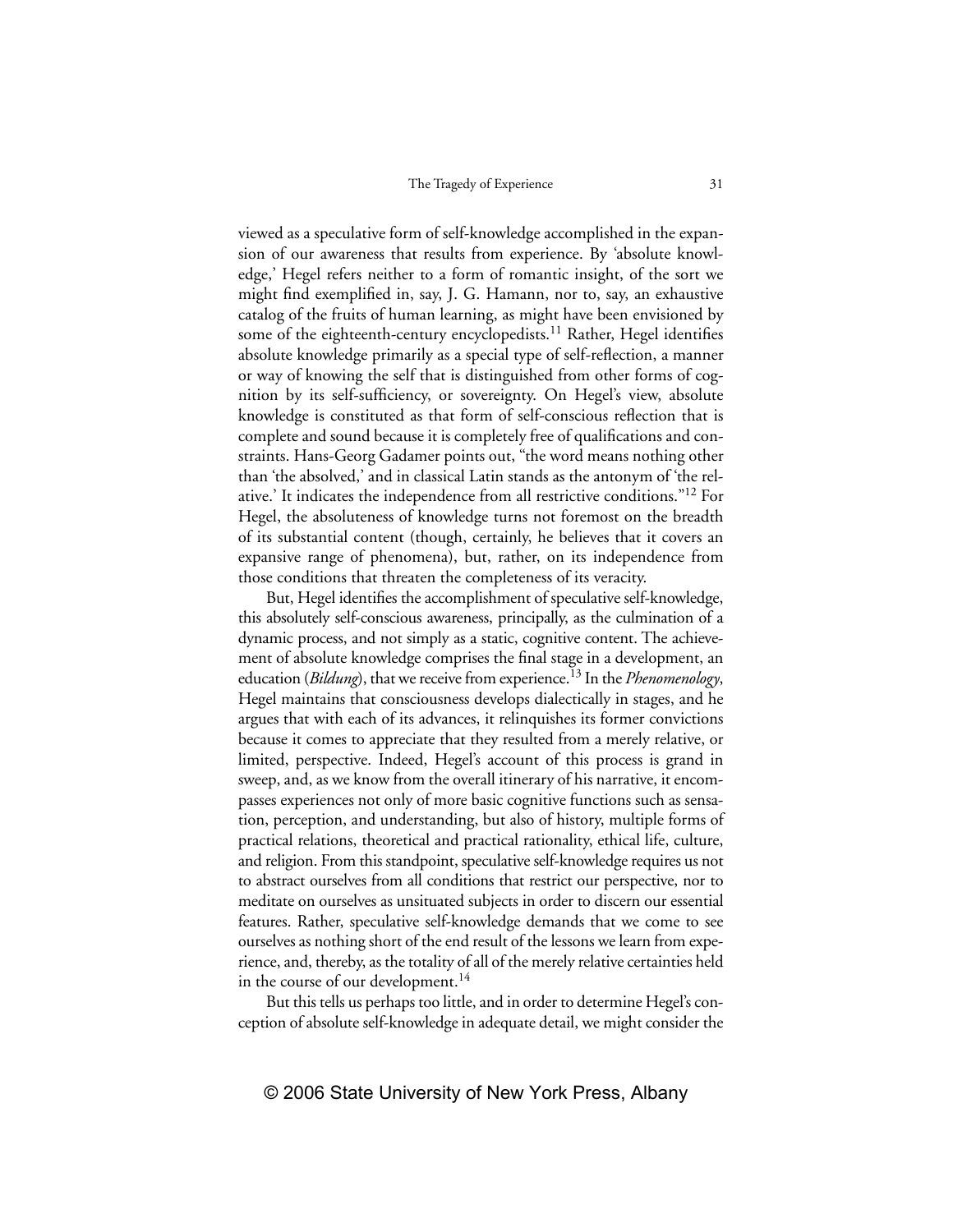issue, as Hegel did, in light of larger philosophical questions of his times. It is too often forgotten today that the topic of absolute knowledge forms not only a vital issue in Hegelian philosophy, but also the centerpiece of a broad range of intellectual debates in German Idealism and Romanticism. Hegel's conception of absolute knowledge is deeply informed by the concerns that drive these debates, and though there are important differences among Hegel and figures such as Johann Gottlieb Fichte, F. W. J. Schelling, Friedrich Schlegel, and Friedrich Hölderlin, it may safely be said that important aspects of their approaches are galvanized by an extremely rich, and ambivalent, relation to Kant.<sup>15</sup> Indeed, much of Hegel's project in the *Phenomenology* (and, of course, elsewhere), as well as his conception of absolute knowledge and his view of its connection with experience, can be seen as part of a larger effort in German Idealism and Romanticism to resolve decisive tensions in Kant's philosophical project. The intellectual atmosphere of German Idealism and Romanticism was alive with the enthusiasm that Kant's critical philosophy marked a brilliant and decisive break with both the rationalist and empiricist traditions of modern philosophy. Yet, many believed that even though Kant's breakthrough made it impossible to return to earlier schools of thought, his critical project, nevertheless, demanded further attention and emendation because it was imbued with internal inconsistencies that threatened its overall coherence.

The influence of Kant's radical departure from the tradition on German philosophy took hold so rapidly and was so extensive that it led Schelling, in a notice penned on the occasion of Kant's death in 1804, to say that the Kantian critical project formed nothing less than "the boundary of two epochs of philosophy, of one, which he puts to an end forever, of another, which he prepared negatively. . . . "<sup>16</sup> A survey of Kant scholarship might bear out that a greater share of recent Anglo-American approaches focus on the aspects of his thought that are relevant for questions in fields such as epistemology and the philosophy of science, and, perhaps, on themes that Kant develops in the portions of the *Critique of Pure Reason* devoted to the first part of his 'Transcendental Doctrine of Elements,' the 'Transcendental Analytic' of our cognitive faculties of the intellect (*Verstand*) and of sensibility. In German Idealism and Romanticism there is also extensive interest in these parts of the first *Critique*, and no doubt much of the widespread enthusiasm for Kant's critical project at the time stems from the implications of it. Of the numerous lines of Hegel's corrective of Kant, for example, Hegel's critique of Kant's views of the unity of apperception and of the categories stand out.<sup>17</sup> However, some lines of debate about the absolute in this period, including Hegel's contributions to them, can be seen as centering not on the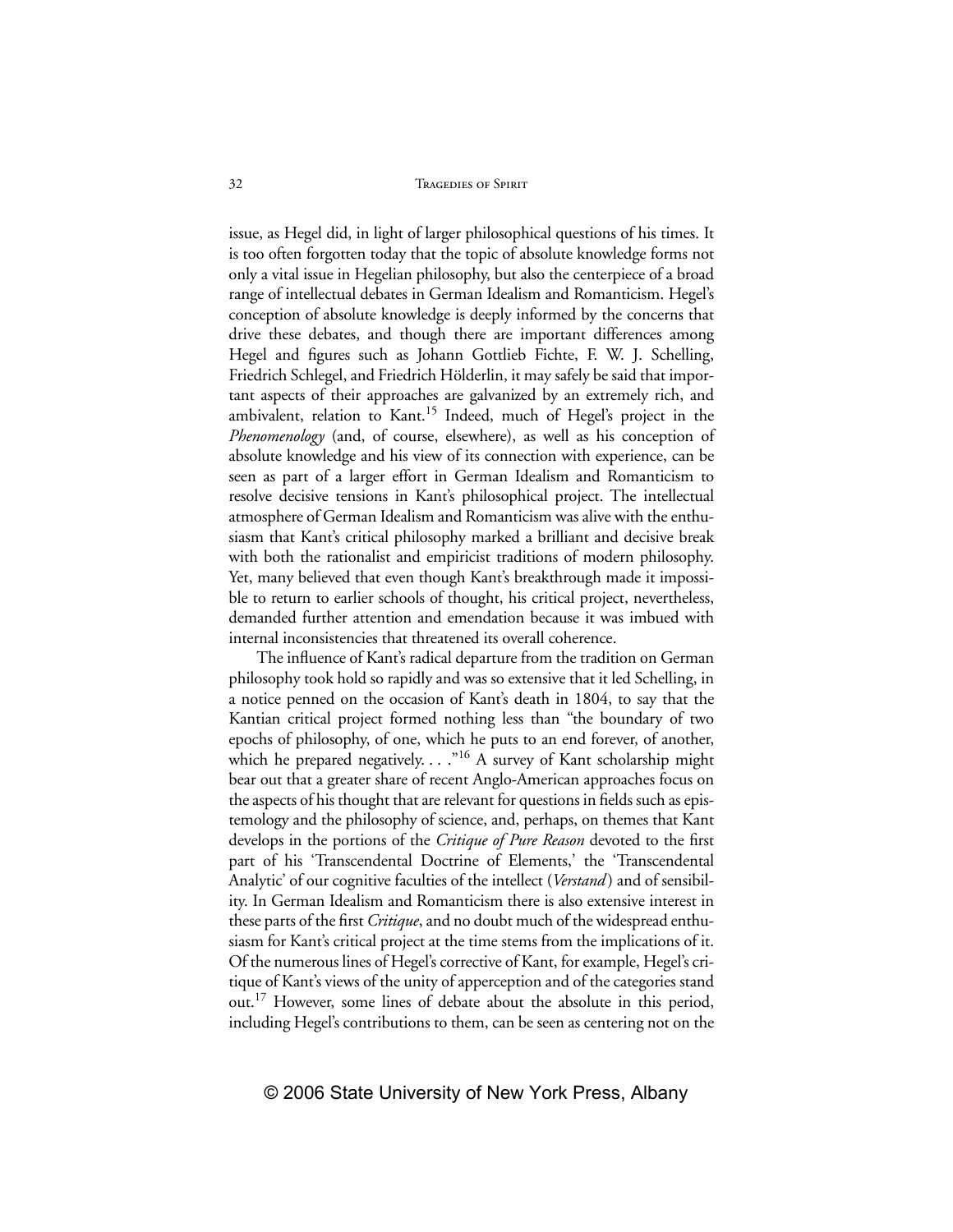first part of Kant's Doctrine of Elements, but on the second, his 'Transcendental Dialectic' of reason (*Vernunft*).

Even though the German Idealist and Romantic reception of Kant is animated by the desire to scrutinize and improve on the critical project, the period after Kant may, nonetheless, be said largely to embrace Kant's identification of the purpose of reason with the unconditioned. In the first *Critique*, Kant identifies reason as our "highest" cognitive faculty because its predilection for synthesis outmatches those of our other important theoretical faculty, the intellect. It is true he believes our power of reason to be bound up in "transcendental illusion" because it bears no intrinsic relation to intuition, but nevertheless, reason retains its paramount status because its proper function, the *telos* that defines it and directs its activity, is the accomplishment of universality. Indeed, the proper vocation of reason is to represent universal ideas with an unrestricted extension and not simply ideas that cover only a limited, specific domain of particulars. At this highest level, the universal is "explained by the concept of the unconditioned, insofar as it entails a basis for the synthesis of everything that is conditioned."18 Reason is our greatest synthetic faculty, and its purpose is to represent unconditioned, universal ideas, in contrast with the faculty of the intellect, a lower-order power; all knowledge derived from which remains dependent on and bounded by our reception of the phenomena through the sensibility.

If much of German Idealism and Romanticism is animated by the wish to fulfill the promise of reason as Kant describes it, then it might also be said that some of the concerns for absolute knowledge in this period unfold in attempts to elaborate further on and to determine in more detail Kant's vision of an unconditioned, universal idea. Evidence of this is found, we might suggest, in the widespread circulation of the term 'absolute' itself among Hegel and his contemporaries, as the term may be traced back to an important, though sometimes overlooked, passage from the first *Critique*. Indeed, in the course of his discussion of the concept of unconditioned knowledge, Kant pauses to observe:

Because the loss of a concept . . . can never be a matter of indifference to philosophers, thus I hope that the determination and careful protection of the expression, on which the concept depends, will also be no matter of indifference to them. . . .

"Then," he says, properly to express the concept of the unconditioned, "I . . . will use the word: *absolute*. . . . "<sup>19</sup> If the enthusiasm that figures such as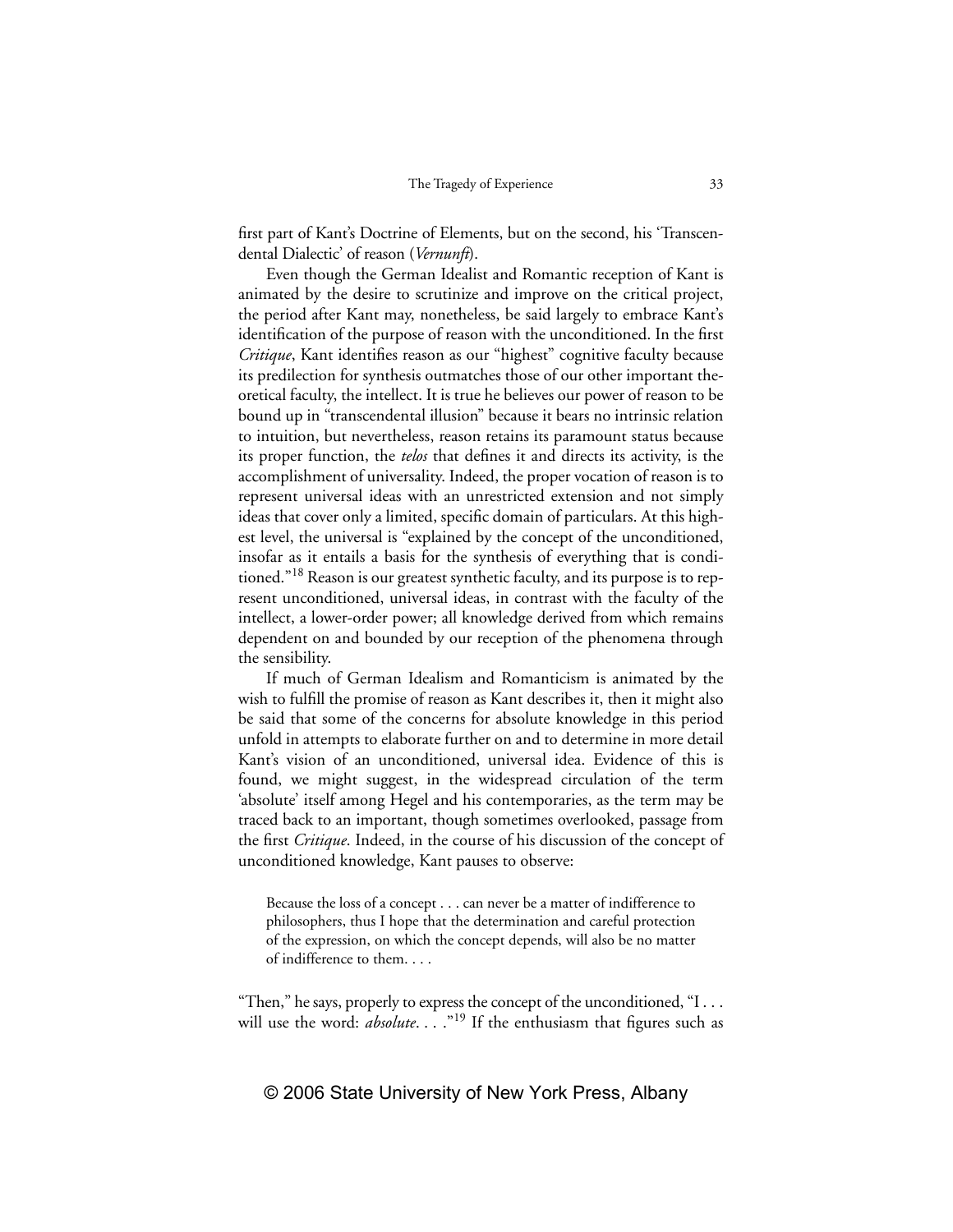Hegel, Schelling, Fichte, and Hölderlin have for Kant's account of the purpose of reason permeates their thought, then, perhaps, one important dimension of their approach turns on a certain deference to Kant's judgment in their use of the term 'absolute' to capture the form of knowledge that reason seeks.

Yet, figures in German Idealism and Romanticism, perhaps especially Fichte, Schelling, and Hegel, owe still more to Kant, for in their attempts to determine absolute knowledge in deeper detail they follow Kant's further claim: that reason reaches the highest form of universal, unconditioned knowledge in the idea of the unity of *subject* and *world*. 20

Certainly, Kant's account of the absolute synthesis of subject and world in reason is quite intricate, and he envisions this unity as a third and final form in a hierarchy; the first synthesis turns on the unity of the subject in its own right and the second turns on the unity of the world. But while figures such as Schelling and Hegel retain a critical distance from many aspects of Kant's view, their research unfolds in no small part under the sign of the Kantian conclusion that the purpose of reason, namely, to represent absolutely unconditioned knowledge, attains its height in the idea of a unity of the human subject, identified by its rationality and autonomy, with the material world of phenomena, known, through the powers of the intellect at least, to be governed by the mechanical laws of nature. Important streams of intellectual debates in Germany at the dawn of the nineteenth century were animated by the conviction that Kant not only properly discerned the purpose of reason, and found the suitable expression for it, but also discovered the specific form that the absolutely unconditioned universal idea would take, the unity of subject and world, reason and matter.

Despite their debts to Kant's discussion of reason in the first *Critique*, Hegel and some of his contemporaries may nevertheless be seen to argue that Kant's conception of reason is laden with decisive problems and is thus unacceptable as it stands. One of the troubles lies in Kant's contention that it is impossible for reason completely to fulfill its own purpose. While Kant believes that the ambitions of our highest cognitive faculty know no limits, his view of reason is nevertheless tempered by his further claim that our power of reason effaces itself in its very efforts to attain the absolute—that reason's demands exceed its grasp. It is this vision of reason that Kant wishes to express, in distilled form, in the very first lines of the first edition of the *Critique of Pure Reason*. The passage reads,

Human reason has the peculiar fate in one species of its knowledge: it is troubled by questions that it cannot dismiss, for they are given to it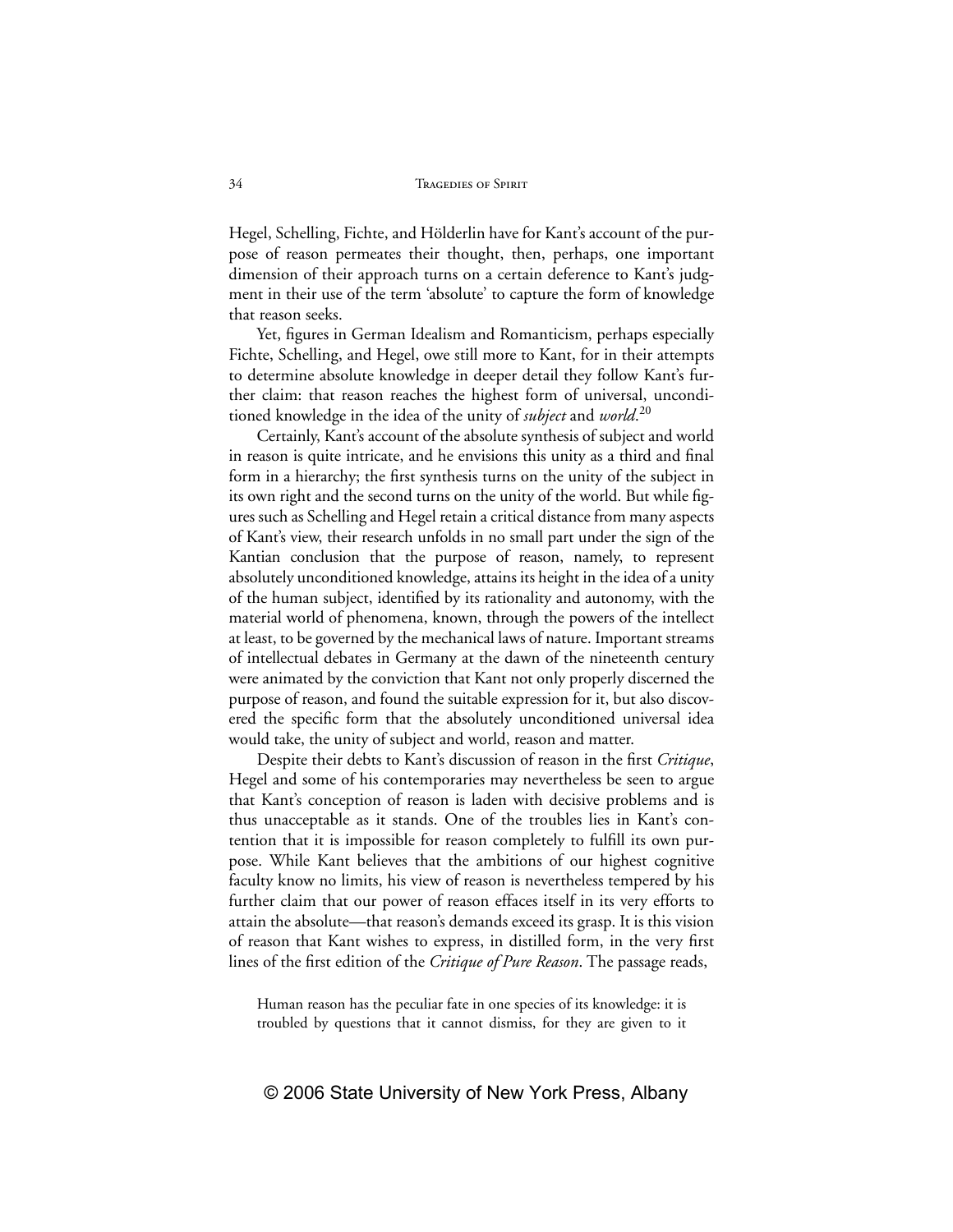through the nature of reason itself, but that it also cannot answer, for they overstep all of the powers of human reason. It finds itself in this embarrassment through no fault of its own.<sup>21</sup>

Our greatest cognitive gift, reason, is guided by its intrinsic inclination to represent the absolutely unconditioned, in the end, the unity of subject and world. Yet, despite this native proclivity, reason is ill equipped to make good on its *telos*. What is worse, this impotence of reason is unavoidable, for it results not from some corrigible failure, but, rather, from the operations of reason as such. This conviction ultimately leads Kant in the *Critique of Pure Reason* to conclude that the only legitimate use of reason is regulative, and not constitutive, in nature.<sup>22</sup> Yet, Hegel is convinced that this conclusion, along with others in Kant, comprises an embarrassment to philosophy that must be addressed and corrected.<sup>23</sup>

One focal point of Hegel's approach to Kant turns on Kant's elaboration of this 'peculiar fate' in his discussion of how reason, in virtue of its very efforts to attain its end, necessarily falls into multiple and irresolvable dialectics. The architectonic structure of Kant's text suggests that his discussion of the third and final dialectic, 'the ideal of pure reason,' should treat the difficulty that plagues our power of reason in its attempt to represent its highest synthesis of subject and world. But, Hegel and others in German Idealism and Romanticism do not always attend to the letter of Kant's account, and influential here is the view first developed by Schelling in the 1790s that the focal point of Kant's treatment of the unity of subject and world is found in the 'Third Antinomy of Pure Reason.'<sup>24</sup> Kant actually indicates that his purpose in this particular section of the first *Critique* is to show that reason succumbs to a formidable dialectic in its endeavor to discern an unconditioned, universal principle of causation that directs the universe, which would thus represent a unified idea not of the subject and world, but simply of the world on its own terms. The German Idealists' concern for Kant's elucidation of this dialectic has decisive implications for their take on Kant's idea of the unity of subject and world, and of equal importance, some idealists suggest the dialectic exposes inconsistencies in the Kantian conception of reason.

Although numerous approaches to Hegel's conception of reason may be found in the literature, it may be asserted, minimally, that central to his reception of Kant is the objection that important difficulties in Kant emerges from his confusion about the ontological status of reason, and the unity of being and thought.<sup>25</sup> While Kant's critical project constitutes a revolutionary and original movement in philosophy that resists being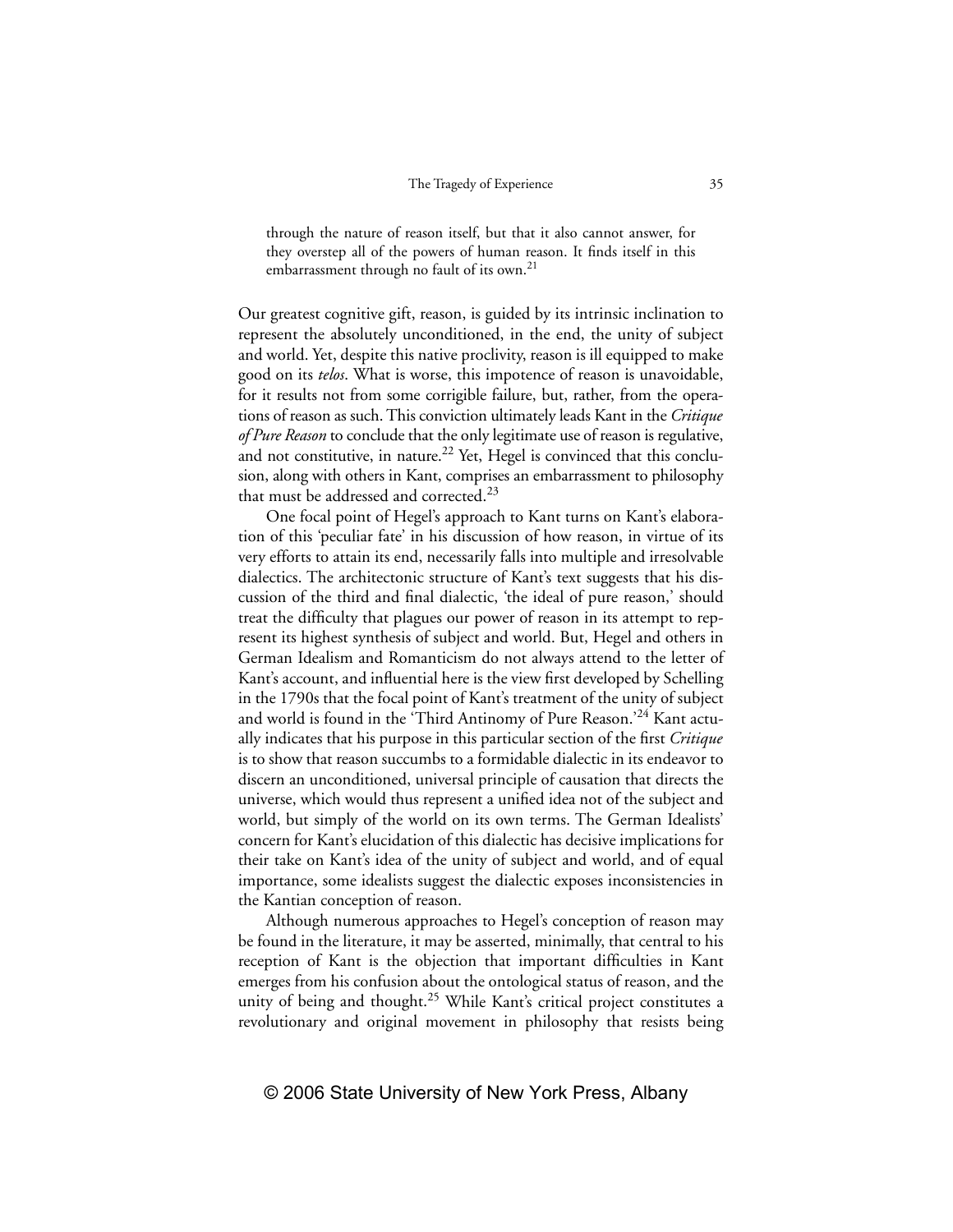pigeonholed as a representative of any one school of thought, it may be said that Kant's critical philosophy is a form of transcendental idealism, at least insofar as he maintains, for example, that the ideas of reason have no basis in, and indeed bear no intrinsic relation to, the phenomenal order of spatiotemporal entities. However, the emphasis in Kant's critical project is preeminently on epistemological issues, as one of the overarching purposes of Kant's project is to use reason as the basis to critique our theoretical and cognitive faculties; and for Kant the critique of a faculty does not require that we determine its ontological status, but, instead, only that we determine all of the possibilities and limits, or, as Henry Allison puts it, the 'epistemic conditions,' that direct it.<sup>26</sup>

Yet to Hegel's mind, Kant's critical philosophy fails on its own terms, or, as Paul Guyer puts it, Hegel argues that "Kant's conclusions fall short of his own philosophical expectations."27 In this vein, one of Hegel's chief concerns is that despite the broadly epistemological focus of the *Critique of Pure Reason*, Kant's discussion points to the need for a more fully ontological conception of reason than Kant explicitly provides. Although Hegel does not organize his treatment of reason in the *Phenomenology* expressly as such a response to Kant, the central lines of his argument might be stated as follows. Kant tells us that the highest idea of reason seeks to represent the unity of subject and world. But he conceives the subject as the organic unity formed by its cognitive faculties, and he defines the world in regard to the phenomenal order. Thus, on the Hegelian approach, Kant's discussion implies that the true vocation of reason is really to represent itself, not merely from an epistemological standpoint as a cognitive faculty, but rather from an ontological standpoint as something that underlies and gives determinacy to reality. Indeed, to the extent that the principal directive of reason is to represent itself as real, all epistemologically oriented, merely regulative employments of reason, such as those endorsed by Kant, are really only incomplete and limited uses, inadequate to the demands of speculation.

From this standpoint, Hegel's speculative philosophy may be characterized as a fully ontological determination of transcendental idealism that would promise to show more fidelity to Kant's conception of reason than Kant himself shows. Moreover, Hegel's *Phenomenology* may, then also, at least in part, be viewed as a corrective against Kant that works to represent the being of reason.

One of the most important foci of Hegel's rejoinder is his concept of experience. Hegel recognizes that for Kant, our cognitive powers enable us to conceive of, or think [*denken*] any number of things. But Kant believes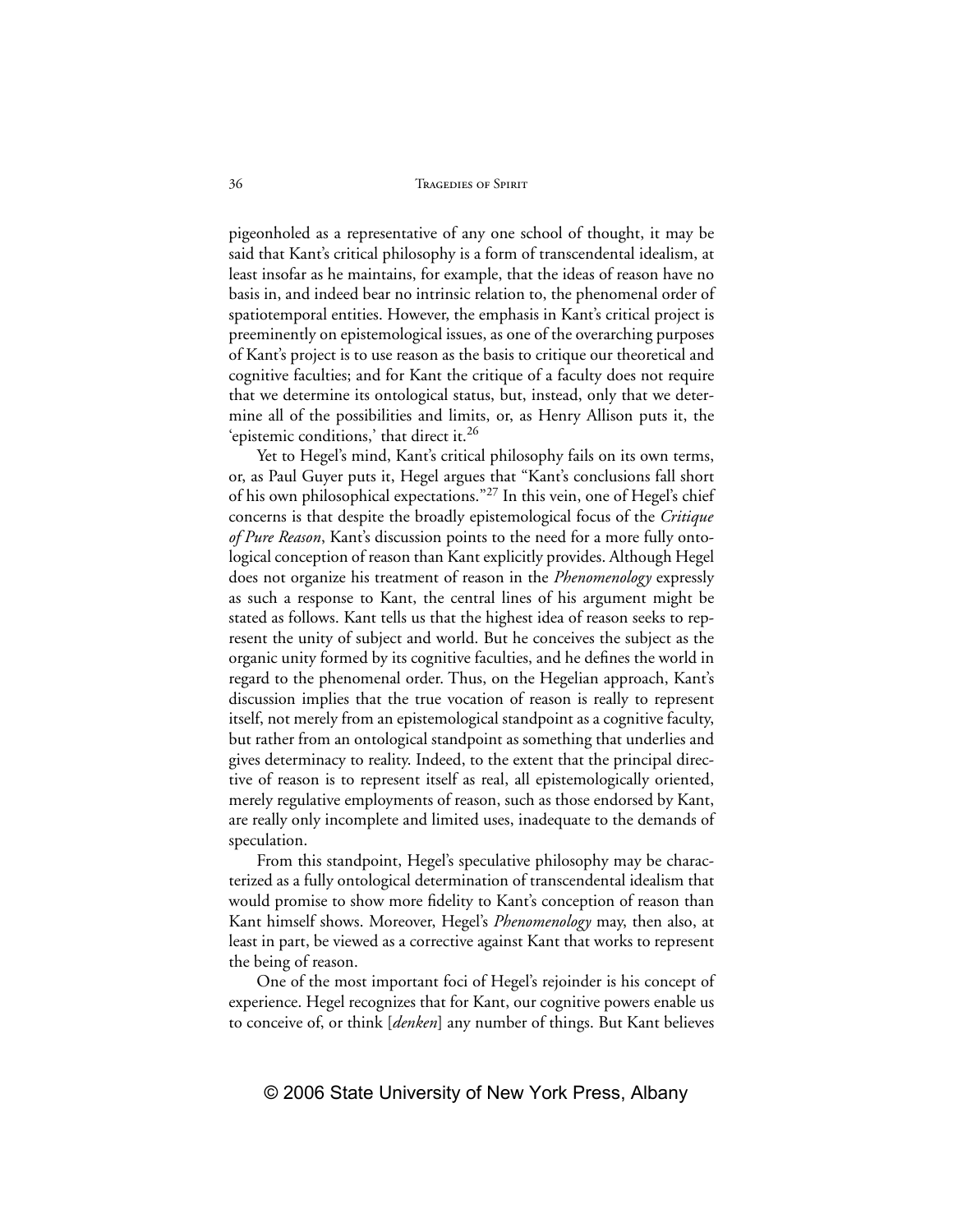that genuine knowledge—what we may genuinely know [*erkennen*] in the strict sense—is circumscribed by and therefore limited to the domain of things we can experience.<sup>28</sup> In the first *Critique*, this leads Kant to the conviction that the faculty of the intellect forms the seat of all our true knowledge, as its concepts result from the cooperation of its categories with sensible intuitions, the ineluctable source of experience. Kant concludes that by contrast, our highest synthetic faculty, reason, provides no actual knowledge at all, since its ideas bear no essential relation to intuition.

Yet Hegel, in direct contradistinction to Kant, maintains that the ideas of reason, even the highest, unconditioned ideas, *do* provide true knowledge—though, Hegel does not arrive at this view because he disregards Kant's association of knowledge with experience. On the contrary, Hegel actually concurs with Kant that all of our genuine knowledge must have a basis in experience. While it can be argued that both Hegel and Kant subscribe to versions of transcendental idealism, neither of them gainsays the importance of concrete life, and each believes that philosophical research is spurious and empty unless it maintains a firm foundation in aesthesis. Instead, Hegel develops his belief in the consanguinity of reason and knowledge based on his rejection of Kant's claim that rational ideas bear no intrinsic relation to sensible intuition. Hegel believes that the domain of experience entails much more than Kant had thought, and one of Hegel's most important labors in the *Phenomenology* is to elaborate on the conditions that allow us to achieve genuine knowledge of reason through experience, and, ultimately, absolute knowledge of the unconditioned, universal synthesis of subject and world, reason and reality.

The purpose of speculative philosophy is to achieve absolute knowledge, but since in its highest form, this knowledge takes shape as an unconditioned idea of the being of our power of reason, absolute knowledge may be understood as a certain form of self-knowledge. In the speculative sense, however, self-knowledge requires us to see ourselves not simply from an epistemological standpoint as rational subjects defined by their cognitive powers, but rather to discover through experience that we ourselves, at least insofar as we participate in reason, form the constitutive basis of reality.<sup>29</sup> On Hegel's thematic view, speculative philosophy culminates in the form of absolute self-knowledge that not only fulfills the promise of reason, but thereby offers a corrective against the Kantian belief in a peculiar fate of reason that would leave us unable to find our place in the world.

Scholars have commented that the explosion of interest in tragedy after Kant unfolds in no small part as a response to his characterization of human reason, as a power guided by aspirations it cannot realize, and we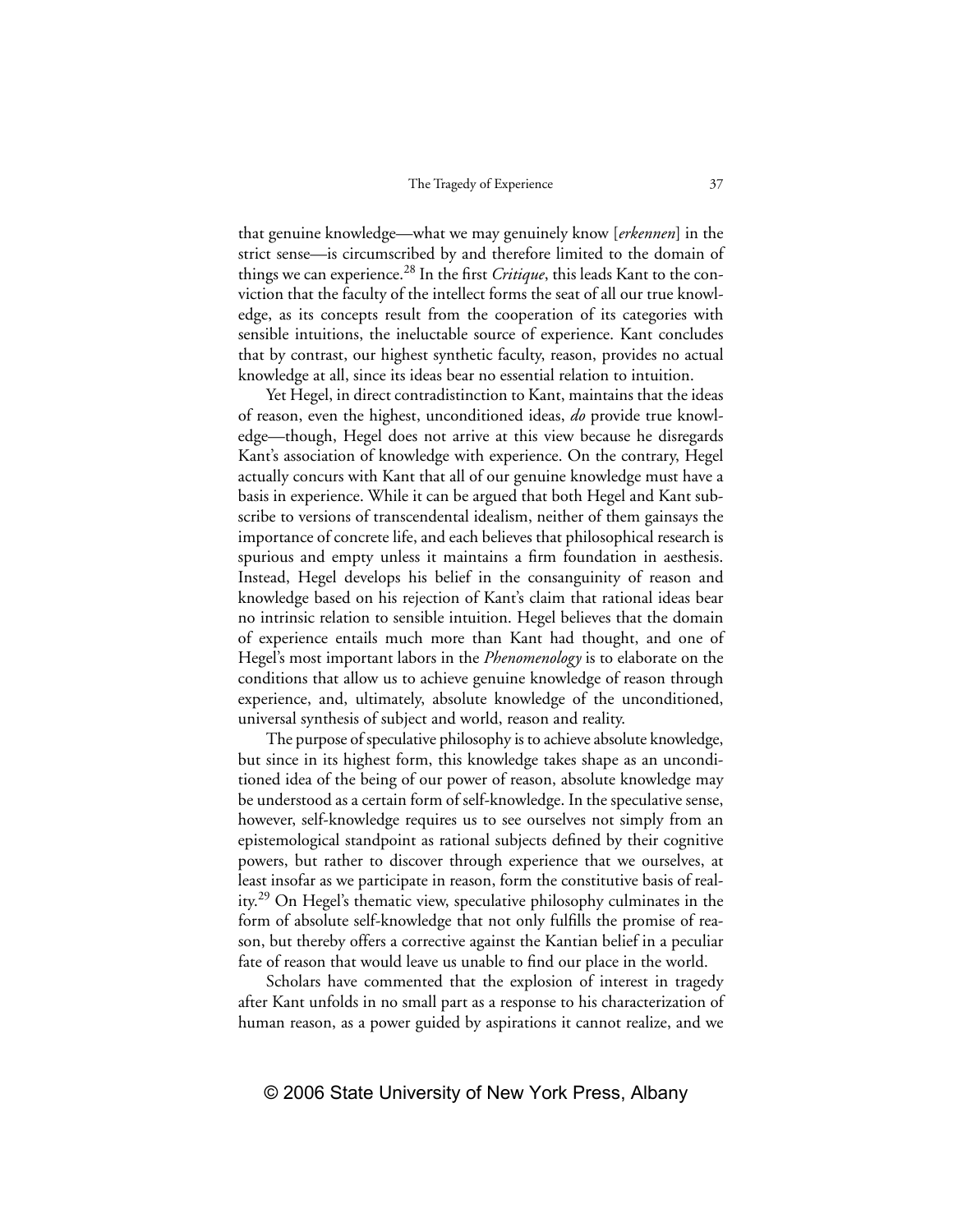may wonder if the peculiar fate of reason leads less to embarrassment, as he says, than to humility.<sup>30</sup> But if this is the case, then Hegel's thematic vision of absolute knowledge can be seen as a triumphant conception of reason that counters the Kantian, tragic view, and that places experience in the crux of their difference from one another. Can absolute self-knowledge be won through experience? Do we really come to know reason in the course of our concrete affairs, and, if so, does reason really overcome its peculiar fate through experience? Does reason ever encounter its own limits in experience? Although in the end Hegel contends that our power of reason fulfills its purpose to attain speculative self-knowledge though experience, he does not think that this happens all at once, nor does he think that it is easy. On the contrary, the attainment of absolute knowledge is contingent on education in the experience of spirit that incorporates the speculative whole of history. Hegel calls this educational itinerary "a long path," and, though it results in the absolute, the way is punctuated at each step by difficulty and confusion.<sup>31</sup> Even if Hegel believes his view of absolute knowledge forms a sort of corrective against the Kantian view of reason's peculiar destiny, Hegel nevertheless appears, at least, to think that the course of experience itself has something peculiarly tragic about it.

## The Long Path of Experience

Hegel's *Phenomenology* presents absolute knowledge as it emerges through experience in the course of the history of spirit. Insofar as the attainment of absolute knowledge turns on the unity of the rational subject and reality, the absolute can be understood as a form of self-knowledge, and the lessons we learn from experience thus teach us primarily to understand ourselves. Hegel's conception of the course of experience may be characterized as a process by which the rational subject becomes aware of itself more and more fully as the constitutive basis of the world. Hegel's view of this process is complicated and intricate enough that in our efforts to understand him, we should be wary of oversimplification. However, in his 'Preface' he associates his view with a classical notion of purposive activity, and at one point compares the expansion of our philosophical awareness, and our understanding of truth, with the process of natural growth.<sup>32</sup> But although Hegel calls the path of experience the "royal road of science [*Wissenschaft*]" because it results in the majesty of absolute knowledge, he also believes that it must "be seen as the way of doubt, or, more to the point, despair."33 For absolute knowledge results not in an infinite increase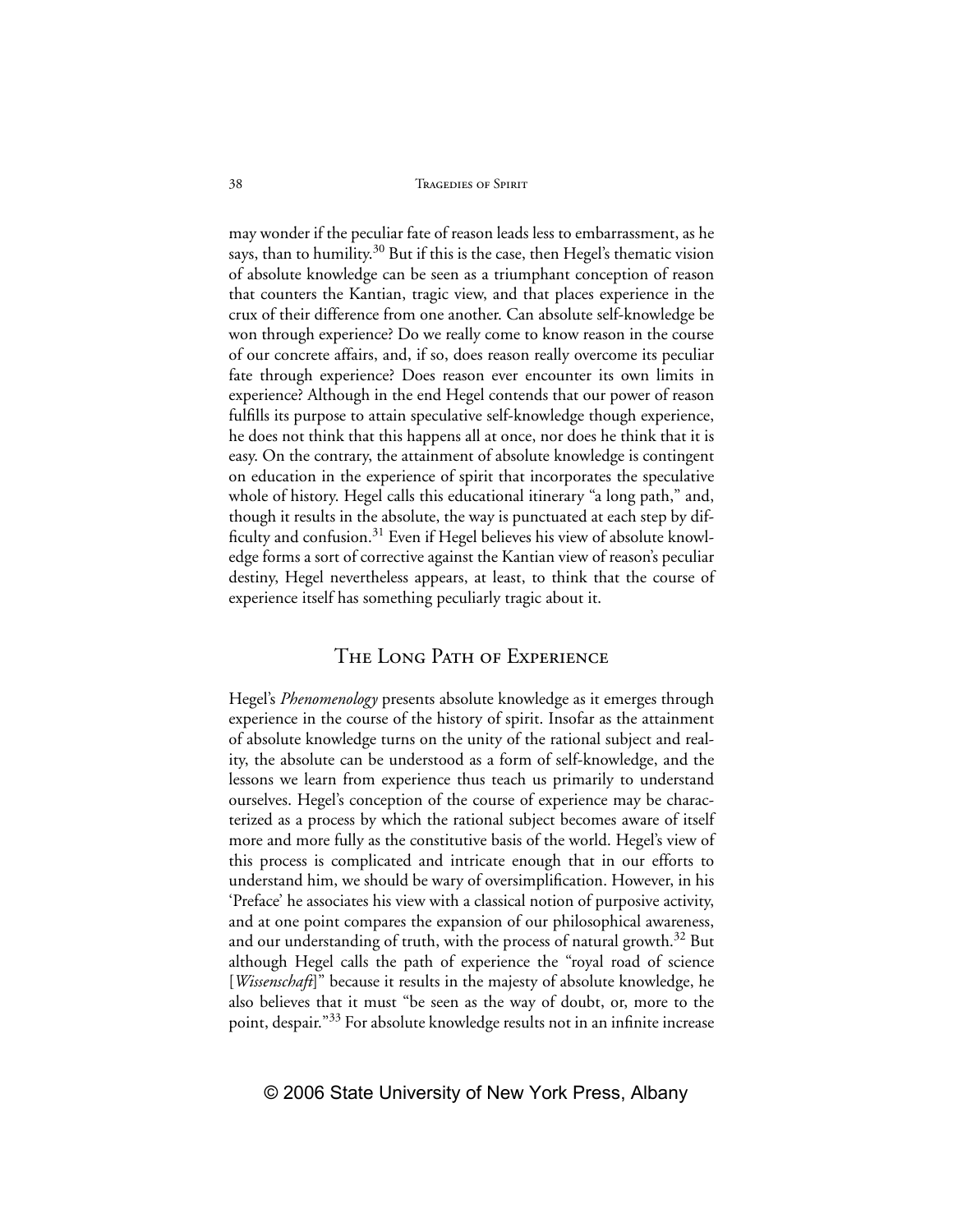in the positive content of our comprehension of things, but instead in an expansion of our awareness that results from our total divestiture of certainty in the legitimacy of our preconceived ideas, values, and customary practices.

Hegel structures his explanation of the emergence of absolute knowledge through experience in a narrative about the education of conscious beings, and thus Hegel's approach requires us to consider at least the broader strokes of his conception of consciousness itself. In general terms, Hegel's interpretation may be seen as an intentional theory of consciousness, and one that is distinguished by his insistence that the cognitive subject forms a synthetic unity with its world. Hegel's conception of conscious life differs in a number of respects from many of those found in the mainstreams of the philosophy of mind today, though, of course, this is not to say that his approach has nothing to say to scholars in the field. On the contrary, Hegel's overall view of consciousness may be seen to offer a critical perspective on what Daniel Dennett has referred to as the "the orthodox choice today in the English-speaking world,"34 broadly, those interpretations of consciousness that seek a description of mental life in physical terms. Hegel's view could also be seen as a fecund resource for scholars who, led by figures such as Thomas Nagel and John Searle, "have in different ways insisted upon the irreducibility of the subjective point of view and the intrinsic or original intentionality of consciousness."35 But for purposes of the present study, it might not make sense to develop the relation between Hegel's view and those in the philosophy of mind at length.

Still, if the concerns that guide recent Anglo-American approaches to mind remain somewhat foreign to Hegel's approach, important discourses in continental heritages of thought illuminate his view. For example, important aspects of Husserlian phenomenology resonate with, and thus help to shed light on, Hegel's view. Certainly, differences between Husserl and Hegel, both in sensibility and in substance, abound, not least of which is their divergent views of the relationship between the philosophical enterprise and phenomenological research.<sup>36</sup> For whereas Husserl identifies phenomenology as the foundational philosophical science (*Wissenschaft*), the Hegel of the *Phenomenology* maintains that philosophical science involves two parts—not only phenomenology, the science of experience, but moreover the science of logic, for which phenomenology prepares us.<sup>37</sup> But both Husserl and Hegel envision phenomenology principally as the scientific study of consciousness as an exclusive province of what appears to us as given. Moreover, both figures, if in somewhat different idioms, identify consciousness as a purposive, organic locus of intentional activity, which,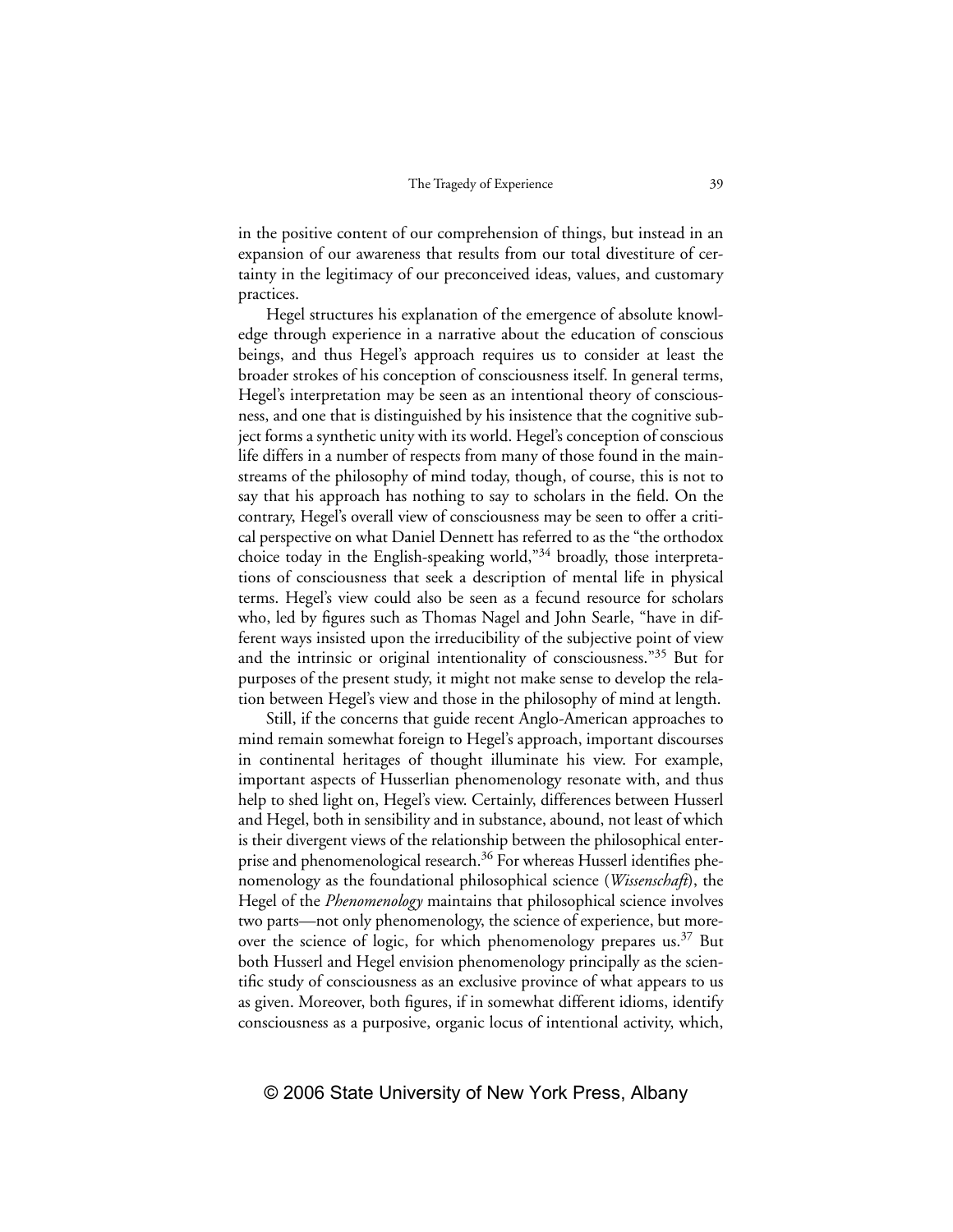in Hegel, unfolds "simultaneously in the diremption and correlation of knowing and being, of the for-itself and the in-itself."38 As Hegel states it in the 'Preface' to the *Phenomenology*, consciousness, in its characteristic intentional activity "*differentiates* something from itself, to which it at the same time relates itself; or, as this is expressed: consciousness is for this something; and the determinate side of this *relation*, or of *being* for a consciousness, is *knowledge*."<sup>39</sup> For Husserl and Hegel, consciousness should not be cast reductively as a substantial, static entity, a 'thinking thing' (*res cogitans*), but must instead be grasped as a dynamic complex of activities.

Yet, despite their similar notions of consciousness, a venerable heritage of post-Husserlian continental philosophy, which includes figures as diverse as Heidegger and Derrida, and a number of current scholars associated with them, points to a criticism of Husserl's conception of phenomenological research that emphasizes an instructive difference between Husserl and Hegel.<sup>40</sup> Though criticisms of this type unfold along a number of lines, one of the most general worries turns on Husserl's view that phenomenological research is predicated on the achievement of the phenomenological step back, the *epoché*. The concern, we might assert, is that Husserl's notion of the epoché uncritically presupposes the possibility of a theoretical attitude that abstains from all involvement with and engagement in the world. From this standpoint, critics often charge that Husserl's notion of phenomenological method retains a residual trace of Cartesianism, not, of course, because Husserl engages in the methodological doubt of the existence of the external world, but, rather, because the epoché, perhaps not unlike Descartes' methodological doubt, appears to rest on the assumption of a disengaged, even disembodied, cognitive subject. As Donn Welton argues, for continental philosophers critical of the purported Cartesian deposit in Husserlian phenomenology such as John Caputo, Husserl's approach to phenomenological description here fails to put enough weight on the hermeneutic elements that inform our conscious life.<sup>41</sup> From such a standpoint, Welton cites Caputo, we may worry that Husserl even "asks us to believe in two selves: one situated in the world and the other, its transcendental double."42

Criticisms of this sort sometimes are pressed into the service of scholarly research on figures, such as Heidegger and Derrida, and are used to separate their views from what are cast as (Cartesian) assumptions informing Husserl's approach. Yet, some commentators recognize that it is possible to differentiate Hegel, too, from the alleged difficulties in Husserl.<sup>43</sup> For, we might assert, not entirely unlike figures such as Heidegger and Derrida, Hegel, too, maintains that phenomenological research remains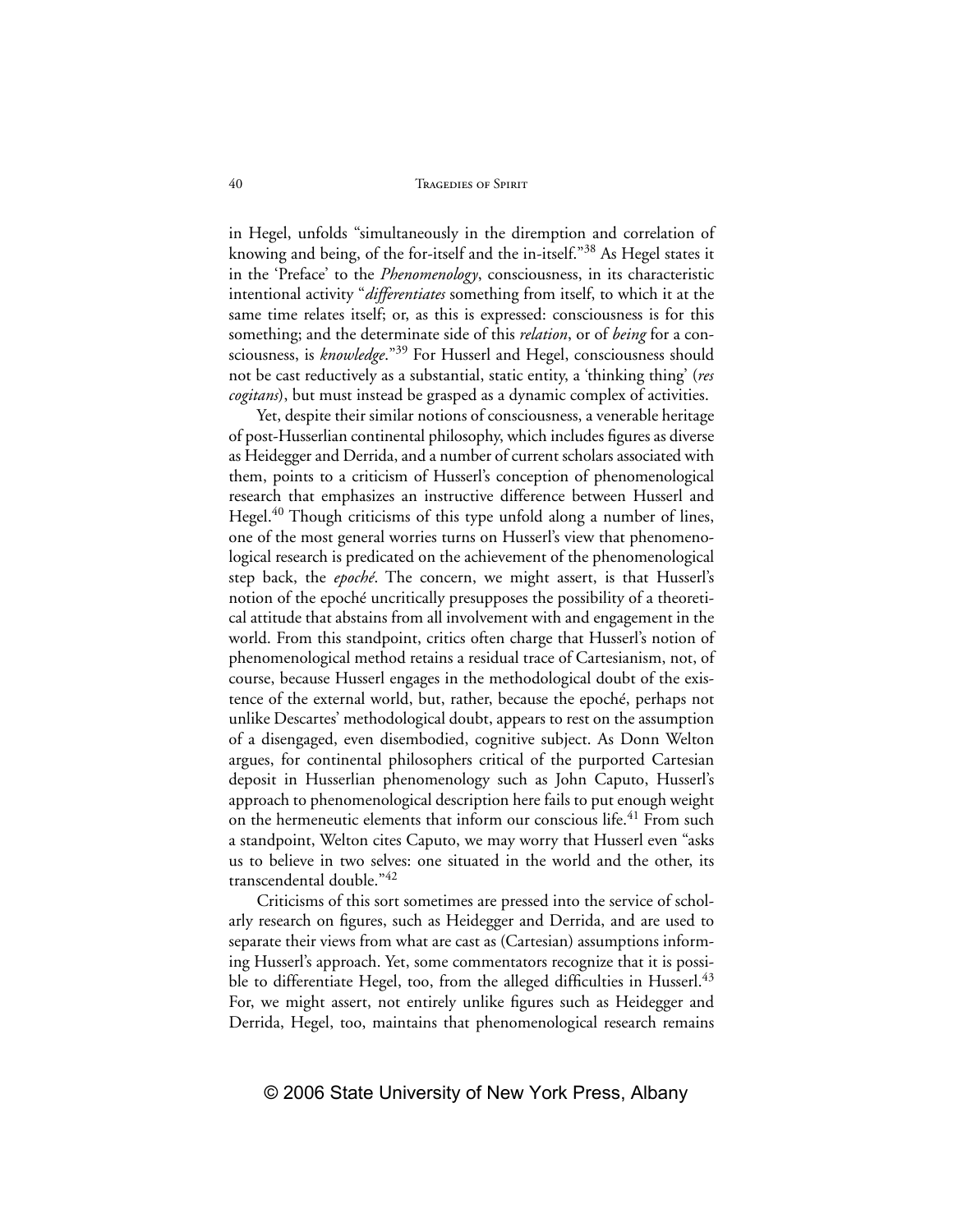deeply interested in and involved with the world. It is true that like Husserl's phenomenologist, Hegel associates his 'we,' that is, those philosophers, or, perhaps again, those phenomenological observers, who have already achieved the standpoint of absolute knowing, with a reflective stance toward the experiences of consciousness.<sup>44</sup> But in contrast with Husserl, Hegel conceives of our reflection on our experience not as a disengaged and detached investigation, but, rather, as the very culmination of our experience itself, and, indeed, a form of reflection that is directed by our desire for self-knowledge, which, thus, is characterized not by *disinterest*, but, rather, by *interest in the most intense and robust sense*. <sup>45</sup> Moreover, Hegel maintains that his philosophical 'we' achieves its reflective stance by means not of a methodological invocation of an *epoché*, but, quite to the contrary, of its observation of consciousness' dialectical struggles in the course of its concernful participation in the world through experience.

Recent scholarship on Husserl has challenged many of the assumptions held by his critics in continental heritages of philosophy, and some commentators argue that Husserl offers a much more robust picture of the interplay of phenomenological research and our involvement in the world.<sup>46</sup> Indeed, one commentator suggests that Husserl's thought includes a "generative phenomenology" that provides an account of the interplay of the phenomenologist and history, culture, and other complex aspects of the world that rivals, if not exceeds, Hegel's phenomenology of spirit in richness.  $47$ 

But for Hegel, the interrelationship between the phenomenological observer's standpoint of absolute knowledge and our involvement in the world is predicated on the long path of experience, which he characterizes as the developmental process that leads consciousness to gain an everdeeper awareness of the intrinsic unity of the rational subject and the material world. Hegel is able to claim that for conscious beings, at least, this unity is essential and in principle always obtained, as the consciousness of the rational subject grants being to the world and its objects in the first place. But Hegel also believes that from the standpoint of naïve consciousness, at least, we fail to see this unity and fall into the common sense, but false, belief that the being of things is independent of us, insofar as we exhibit the tendency to disregard or forget the essential role of our own conscious activity in the constitution of the world and its objects.<sup>48</sup> We attain absolute knowledge of the genuine unity of subject and world as the result of a course of experience that increases the sophistication of our awareness and, finally, that overcomes the deceptive clarity of our naïve, commonsense beliefs. Absolute knowledge turns on the insight that we ourselves, as rational conscious beings, ensure our unity with reality, and this knowledge results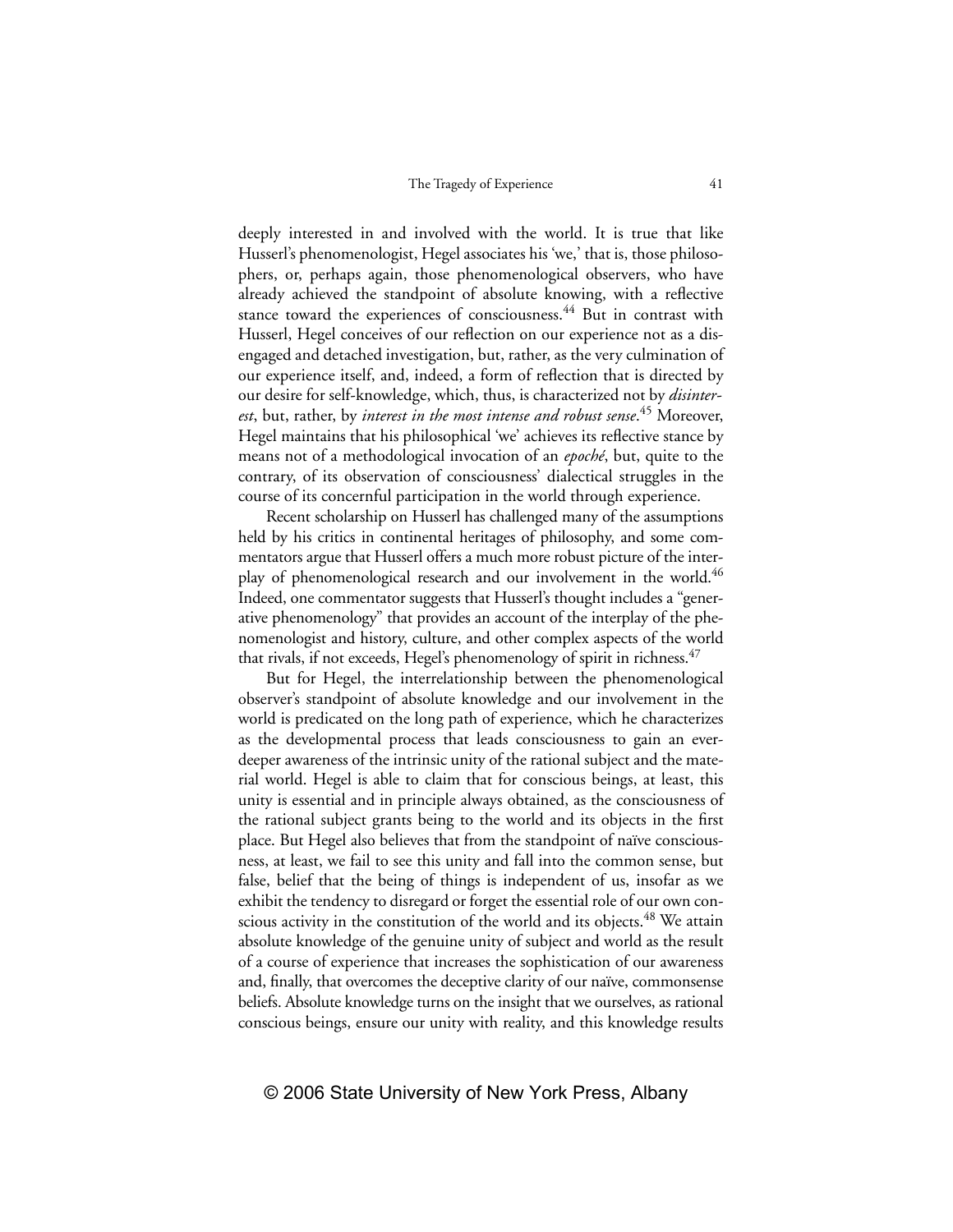from an itinerary of experiences that lead us to self-discovery through a certain abnegation of the self's commonsense commitments.

But if absolute knowledge—the triumphant awareness of the unity of subject and world, of reason and reality—is the destination of the long path of experience, why is it also a path of doubt and despair? The primary answer turns on Hegel's view that in experience, we only progress to more sophisticated, highly differentiated forms (*Gestalten*) of consciousness on the basis of—indeed, in a sort of speculative exchange for—difficult confrontations with phenomena that force us to lose faith in and, thus, to sacrifice the forms of awareness that have hitherto guided our conscious lives. Hegel elaborates on the attainment of higher forms of consciousness through self-sacrifice in his claim that each of our experiences occurs as a movement in consciousness from 'certainty' to 'truth.'

Hegel maintains that even though our consciousness is malleable and dynamic, it always appears at each stage of its development in a definite form, and in each case, this form is granted to it by its specific composite of intentional structures. For every form of consciousness, it is this composite that dictates the possibilities and limits of consciousness' powers to constitute its objects, and, by the same token, to determine the character of their being. Hegel's developmental model of conscious life suggests, for example, that at one of its more rudimentary levels, our consciousness is formed by an unsophisticated nexus of intentional structures that allow it only to constitute objects as mere perceptual objects, or things. This form of consciousness might be said, in a somewhat Husserlian idiom, to lack the sophisticated network of noetic structures that it would need in order to constitute more complex objects; and it is thus powerless properly to understand the phenomena that consciousness becomes able to cognize later in its development, such as desire, other human beings, rationality, ethical life, culture, religion, and absolute knowing. But such a rudimentary form of consciousness nevertheless becomes complacent in the certainty that its composite of intentional structures is adequate and that all of its objects really are nothing more than mere things. Hegel maintains that all forms of consciousness tend to fall into this certainty insofar as their intentional activity is not selfconsciously directed back on themselves, but is rather directed outwardly. We become certain of the form that our constitution of objects takes, but really only because we tend to forget that it is nothing other than our own conscious activity that gives the world we are in its profile.

But on Hegel's view, our consciousness is led to transform and expand itself through a course of experiences. Experience wrests us from our complacent certainty in the independent being of the objects we encounter,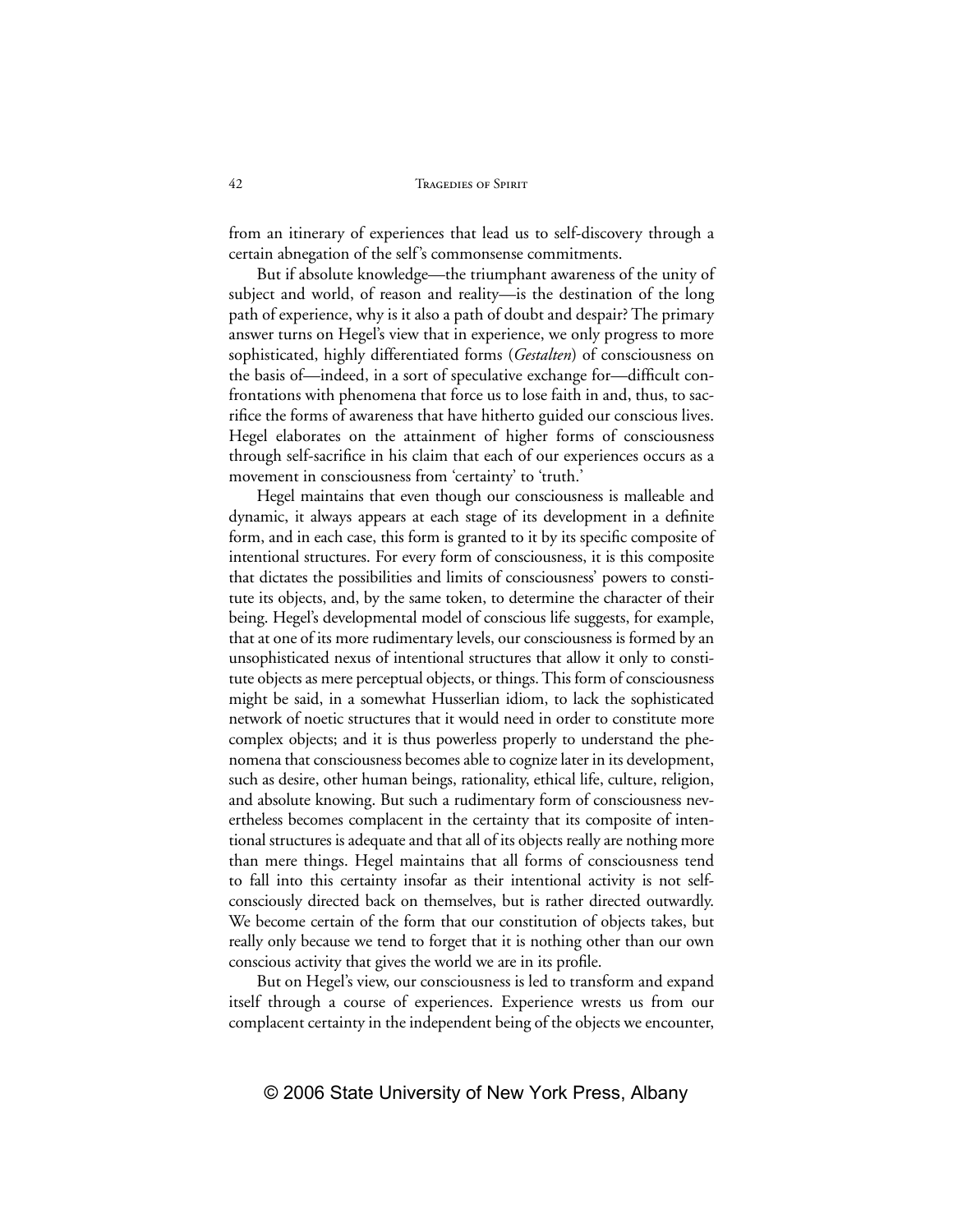and experience not only reminds us of our essential role in the determination of reality, but also compels us to acquiesce to the truth that our consciousness' intentional structures are simply inadequate to the objects they seek to constitute. In the *Phenomenology*, Hegel identifies each experience as an "*investigation*" and a "*test*" in which a form of consciousness is confronted by the overly complex and intense phenomena that are too robust and rich for its composite of intentional structures and thus overwhelm its powers of cognition.<sup>49</sup> The excessiveness of such phenomena constitutes a shock for consciousness that not only rouses us from our naïve belief in the independent being of the world, but also forces us to reflect on the fact that we ourselves, as conscious beings, form the final ontological condition of reality. Moreover, this reflection reveals, in turn, that the phenomena have outmatched consciousness' powers because of insufficiencies and limitations that had been latent in its own composite of intentional structures. For Hegel, experience unfolds as a test that reveals a disjunction between our cognitive powers and the phenomena we encounter. The exposure of this disjunction leads to the supercession (*Aufhebung*) of the form our consciousness has taken up until now, and establishes a new form endowed with cognitive powers that can accommodate the phenomena that had previously overwhelmed it.<sup>50</sup> In the end, this process leads to the highest form of consciousness, absolute knowledge, and the unrestricted awareness of the synthetic unity of the rational subject and reality.

Hegel believes that the path of experience is punctuated by doubt and despair because, even though all experiences lead to an expansion of our consciousness, this expansion is contingent on our recognition of the limits of our power to understand ourselves, our world, and its objects. Speculative self-knowledge forms the end result of the long path of experience, but at each juncture of this path our progress is measured not by an increase in the things we know, but rather by an expansion of our awareness that results from a recognition of truth and the relinquishment of our certainty in the independent being of the world and its objects. This abdication of our certainty is a form of doubt because it requires us to deny our naïve, commonsense belief in reality. But for Hegel, our doubt in the independent being of reality is identified more properly as a form of despair, for our doubt is not merely epistemological or methodological in nature. In his 'Introduction' to the *Phenomenology*, Hegel rejects all Cartesian-style methodological doubt on the grounds that it reduces the problem of doubt to a mere abstraction and conceals its true import.<sup>21</sup>

In actual experience, by contrast, our doubt in the independent being of reality genuinely matters to us, for it emerges in the course of our very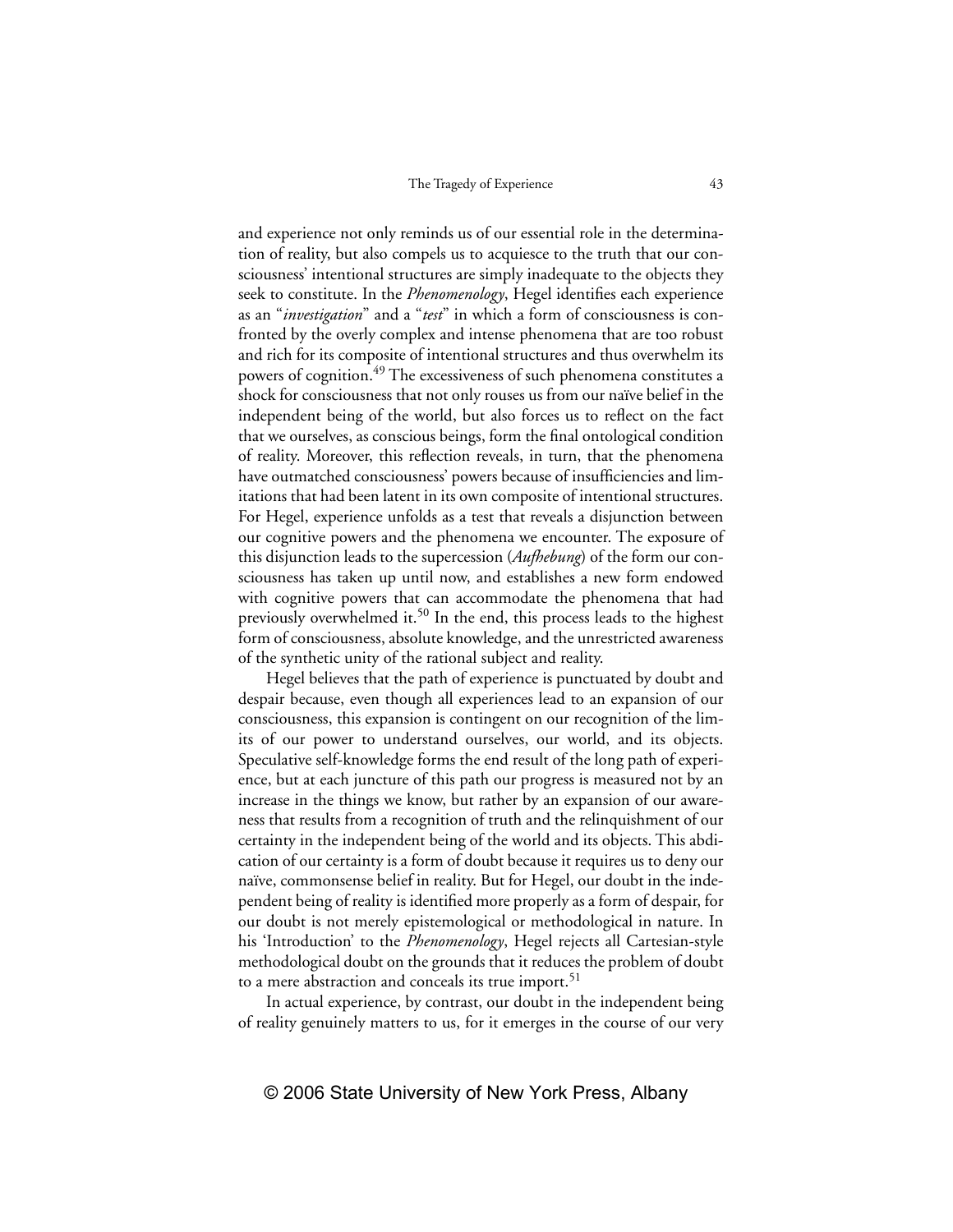real efforts to comprehend ourselves, our world, and its phenomena. This doubt is thus also a form of despair because in experience our renunciation of certainty requires us not simply to concede that our knowledge is limited, in the sense that there are gaps in its positive content, but, rather, finite. In the strict, Hegelian sense, experience is always much more than the mere encounter with phenomena that remain within the grasp of our cognitive powers, even if they are phenomena that are unfamiliar to us. From this standpoint, our consciousness is not forced to undergo a true experience so long as the phenomena we encounter fall into some class of things that our consciousness' composite of intentional structures is already able to constitute. Instead, Hegelian experience emerges in our encounters with phenomena that actually overwhelm our intentional structures. Hegel thinks that this leads us to doubt in the independent being of reality, as it throws us back on ourselves and compels us to see that it has been consciousness itself, and not the external world, that forms the ultimate condition of our knowledge. But experience also leads us to despair of ourselves, for we must also come to terms with the fact that the form our consciousness has taken up until now is sorely inadequate, and that its constitution of objects has been dependent on intentional structures imbued with forms of negativity to which we have been blind.

## The Tragedy of Experience

How are we to understand this finitude of our knowledge more fully? What is this doubt and despair? Hegel believes even though absolute knowledge is the destination of the long path of experience, the path itself nevertheless forms an inalienable and integral aspect of the human condition that forces us time and again to doubt our certainty in things. Hegel associates doubt with despair to remind us that our abdication of certainty in the independent being of reality is much more than a merely methodological exercise, but also to underscore that in experience, we are forced to recognize that our powers of cognition are imbued with negativity we ourselves had not seen. But what does this mean? What does our consciousness of doubt and despair tell us about ourselves and our lives, insofar as we are concerned, conscious beings who undergo experience? While, as I mentioned earlier, Hegel offers a number of general images allied with tragedy to characterize experience, he also elucidates the doubt and despair that result from experience by means of the more determinate idea of reversal.

#### © 2006 State University of New York Press, Albany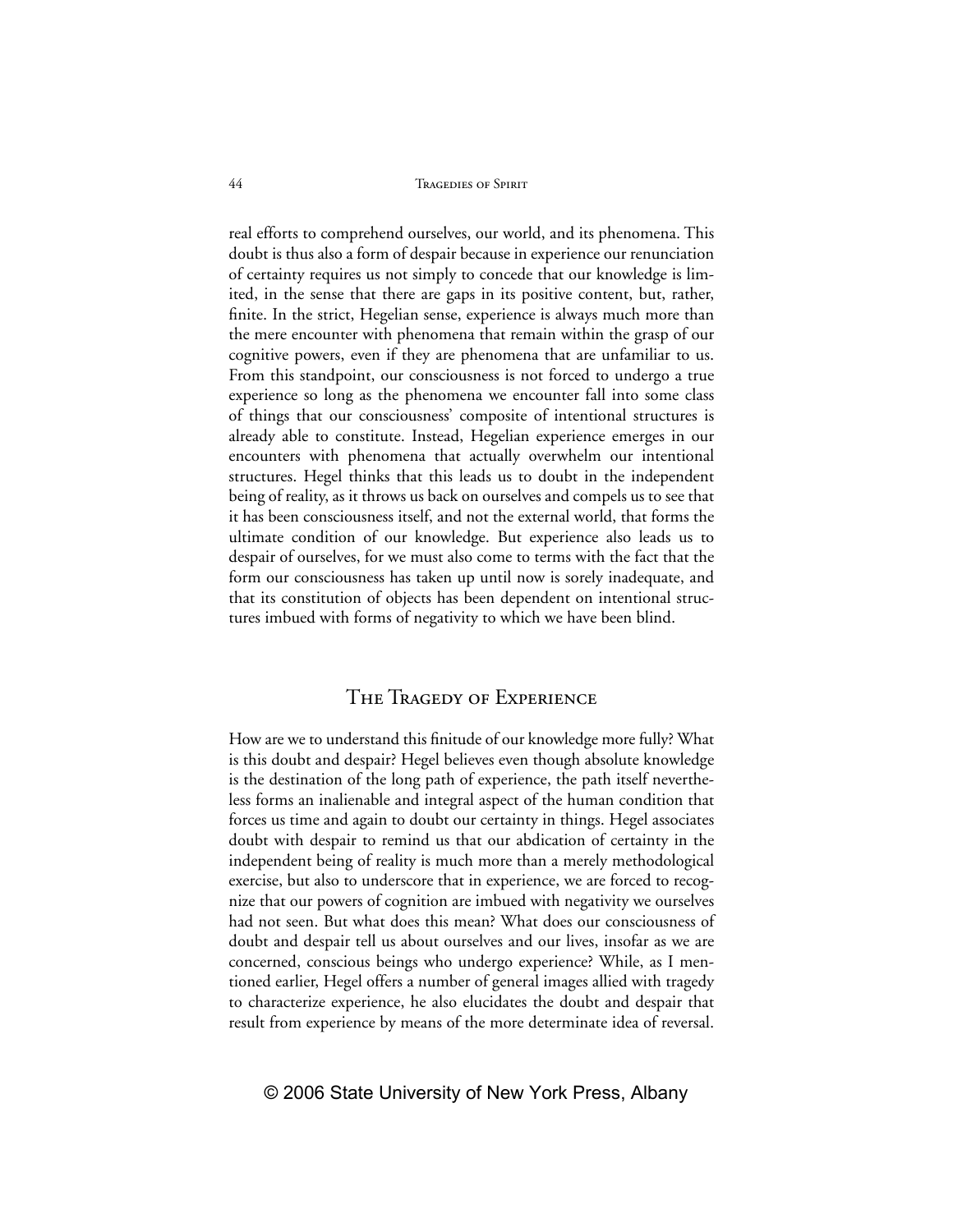Hegel's use of this notion suggests that in experience the collapse of our certainty forms a kind of crisis in the life of spirit that exposes the instability and precariousness of human affairs.

In the larger scheme of Hegel's presentation of spirit in the *Phenomenology*, his discussions of tragedy become ever-more extensive and intricate as spirit reaches later and later stages of its development. This may be at least in part because Hegel thinks that as our conscious awareness of ourselves, our world, and our past expands, we become more and more explicitly present to the tragic dimension of our affairs. However, in his general elaboration of experience in the 'Introduction' to his larger presentation of spirit, Hegel's use of the notion of tragic reversal is quite dense and extremely brief. He claims that in experience, the emergence of higher forms of consciousness is predicated on a transition in consciousness to doubt and despair from certainty, and that this movement is caused not by an external force, but "through *the reversal of consciousness itself*."52 Despite its brevity, Hegel's claim here is decisive, and he returns to the notion of reversal a number of times over the course of his presentation of spirit, perhaps most famously in his discussion of mastery and servitude. But to unpack Hegel's conception of reversal, it may help to see it in the light of its relation to Aristotle's treatment of a similar notion in the *Poetics*.

Now, the relationship between Hegel's discussion here and the *Poetics* has different stakes than the relation between his *Lectures on Aesthetics* and Aristotle's text. In the *Aesthetics*, Hegel's official view of the *Poetics* is that his own speculative aesthetics supercedes all other historical theories of art, to include the *Poetics*, though Hegel admits that the *Poetics* "is still of interest now," and, indeed, important aspects of the structure of Hegel's account of the genre of ancient drama appear to be borrowed from Aristotle's analysis.53 But even so, in the *Aesthetics* Hegel's uses of the *Poetics* are in the service of his efforts to understand issues that surround the work of art. By contrast, at this juncture of the *Phenomenology*, Hegel may be seen as using the (Aristotelian) notion of reversal as a deep ontological and epistemic structure of conscious life, and thereby introduces an interest in tragedy that extends beyond the confines of those typically found in traditional forms of the discipline of aesthetics. From this angle, it would be possible to claim that the deepest meanings of Aristotle's *Poetics* might have remained unnoticed by its author, insofar as he failed to approach tragic drama as an exemplification of crucial facets of human being and knowing. But properly grasped, the Aristotelian analytic of the elements of tragic poetry is nonetheless valuable, as it provides, if in a transmogrified form, decisive aspects of conscious life itself.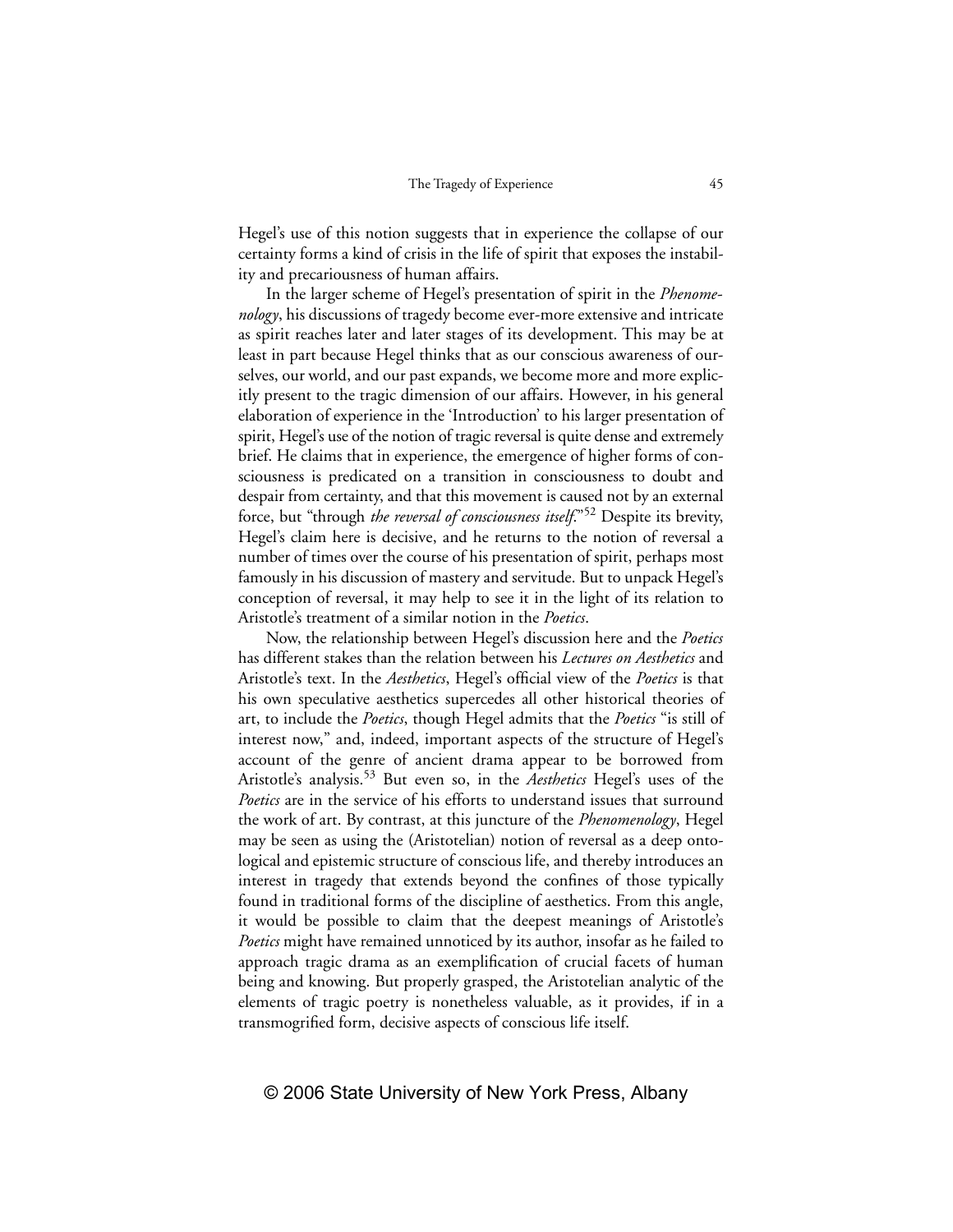But even if Hegel's larger interest in the *Poetics* here diverges from that of his *Aesthetics*, and, indeed, even contravenes Aristotle's original intention, Hegel's use still closely follows some of the basic terms of Aristotle's analysis. As Hegel recognizes in the *Aesthetics*, the purpose of Aristotle's *Poetics* is to inquire into poetic practice, focusing on the epic, tragic, and comic genre of poetry (though, as we know, Aristotle's treatment of comedy is among the casualties of history, if it indeed existed in the first place). Aristotle defines tragedy as a form of representation focused on *praxis* "that is serious and also, as having magnitude, complete in itself."<sup>54</sup> He goes on to maintain that the special perfection of this genre of art is its ability to produce a peculiar form of pleasure in its audience, catharsis, through the production of two other, painful emotions: fear and pity. We will encounter these Aristotelian concepts once again later in our work on Hegel in this book. But for now we turn our attention to Aristotle's subsequent discussion of what he understands to be the essential elements of any work of tragic art capable of achieving these effects—six basic parts—"plot, characters, diction, thought, spectacle, and melody."<sup>55</sup> Aristotle raises the issue of reversal in his treatment of that element of tragedy that he takes to be more important of these, the "incidents of the story," or "plot."<sup>56</sup> For Aristotle, the plot of a tragic drama consists of the sequence of events by which the action of the drama unfolds. On his view, the crucial feature of a tragic plot is that it contains "reversals;" in turn, Aristotle defines the reversal as "a change  $\ldots$  from one state of things  $\ldots$  into its opposite."<sup>57</sup> In tragic drama, the reversal is the crucial moment in the plot in which the fortunes of the protagonist are transformed.

Hegel's more thematic, modern, and triumphant vision of the human spirit is to a large extent sustained by his claim that absolute knowledge forms the positive outcome of the long path of experience. Yet, Hegel, nevertheless, suggests a tragic view of life, at least for naïve consciousness, in his association of experience with his speculative appropriation of this Aristotelian notion of reversal. As Dennis Schmidt asserts, Aristotelian reversals "disclose a situation that is rent by contradictions and ambiguities that easily—and without warning—convert into their opposite. They thus expose the fragility, the vulnerability of human affairs."58 Hegel's reliance on Aristotle's notion suggests that Hegel, too, believes our lives to be bound up with forms of ambiguity and uncertainty that indicate the precariousness of our condition. But on Hegel's speculative appropriation of the notion of reversal, we do not learn the lesson that human beings are susceptible to unpredictable and sudden changes in fortune from the relative safety of the theater and the imaginary world of a dramatic performance.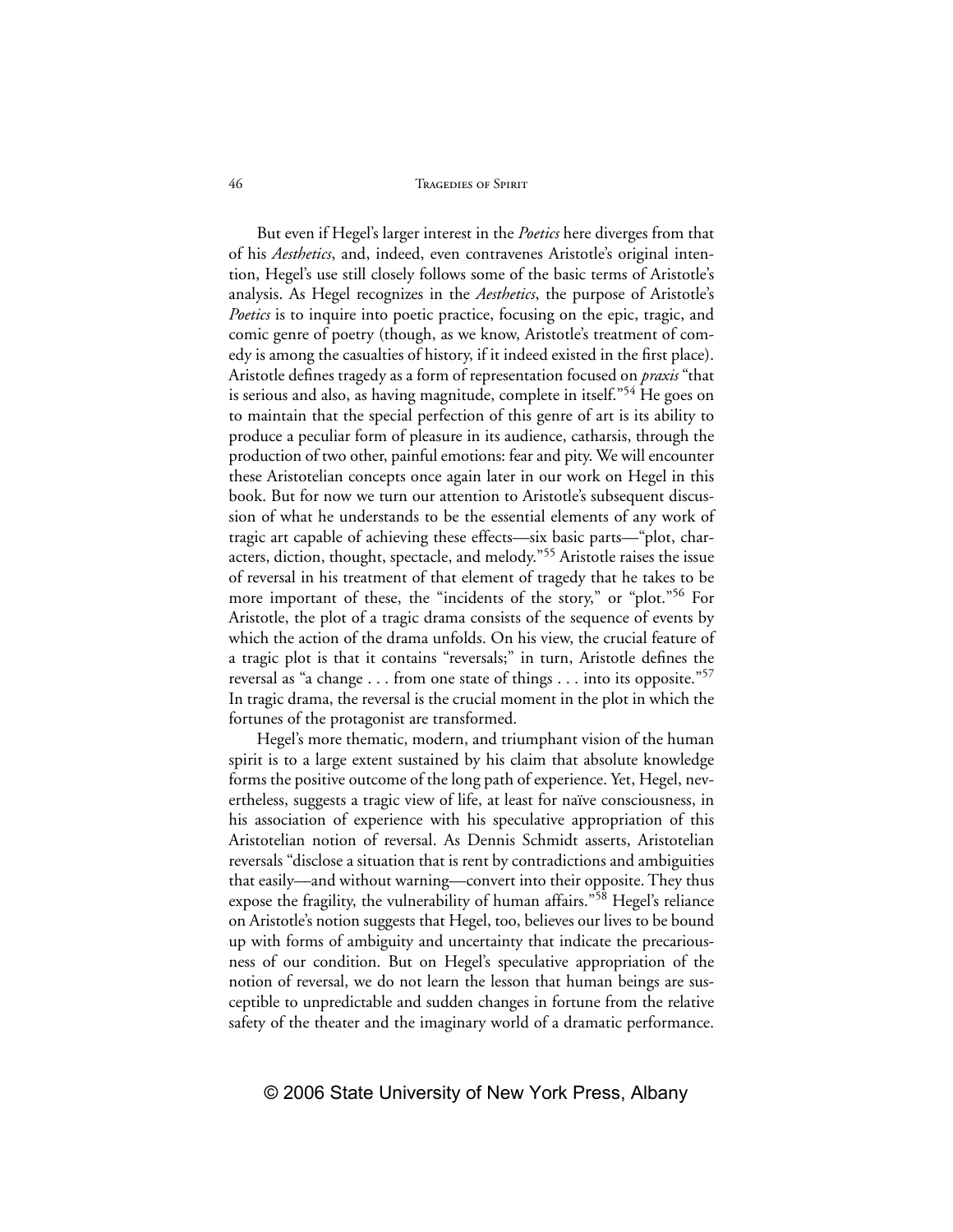Instead, Hegel believes we encounter this vulnerability as a fundamental dynamic that results from our concrete efforts to understand ourselves and our world. Prior to the attainment of absolute knowledge, the long path of experience is a volatile and perilous one, and Hegel's association of each of naïve consciousness' experiences with Aristotelian reversal suggests a form of life that, in our very efforts to understand ourselves, necessarily leads to difficulty, failure, pain, and suffering.

Hegel ultimately associates the attainment of absolute knowledge with the figure of the philosopher, or, perhaps better, with the final philosopher that completes philosophy and thus brings it to an end. But, perhaps, the figure that best represents the forms our consciousness takes prior to our attainment of absolute knowledge, while we remain as it were only part way along the path of experience, is not the triumphant, even heroic philosopher, but, instead, the tragic hero. In contrast with the Hegelian figure of the final philosopher, this tragic hero of experience enjoys no complete speculative selfknowledge, but is instead subject time and again to encounters with phenomena that overthrow her sense of self and of the world, and reveal the finitude of her cognitive powers. If Hegel believes that it is ultimately our destiny to attain absolute knowledge and thus overcome what Kant called the peculiar fate of human reason, then Hegel nevertheless acknowledges that for naïve consciousness, at least, our cognitive powers are destined repeatedly to encounter their own failure to grasp things. We are almost tempted to say that the long path of experience is one traversed by a kind of tragic consciousness, and that each of its experiences unfolds as a new drama with its culmination in yet another reversal. Hegel's presentation of spirit as it unfolds in experience is, whatever else it is, a presentation of spirit's tragedies.

In the *Phenomenology*, Hegel identifies properly speculative selfknowledge with the attainment of the absolute at the end of the long path of experience. Yet, we might nevertheless conclude that there is another, albeit quite different, tragic sense of self-knowledge exhibited in naïve consciousness in the aftermath of each of its experiences. To be sure, this is not the speculative self-knowledge of the final philosopher that knows herself to be the culmination of history and the constitutive basis of reality. Instead, it is perhaps the insight of one who, for a moment at least, recognizes her inadequacies and limitations. Prior to the completion of our speculative education, the form of self-knowledge yielded by experience is not so much triumphant and modern, as it is Delphic and ancient, and it teaches us not of our infinite powers of comprehension, but rather of a certain humility that results when we see our former certainty in things for a form of false pride. It is hardly a great leap to entertain the question, what